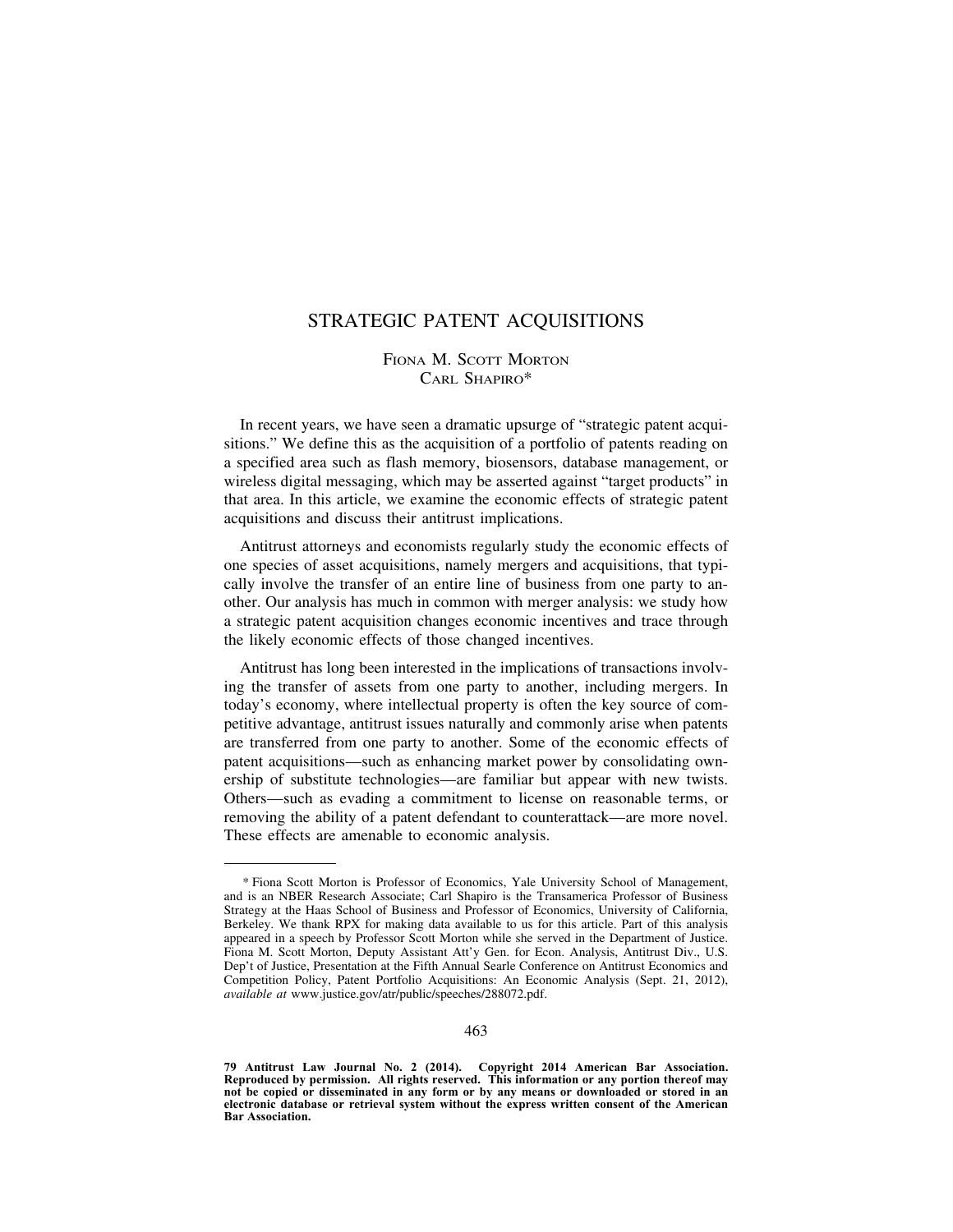#### 464 ANTITRUST LAW JOURNAL [Vol. 79

For the past 20 years, it has been popular to assert that intellectual property is not fundamentally different from other assets. While that general rubric has its appeal, it does not address fundamental differences between most forms of real property, such as real estate, and questionable patents with vague boundaries. These differences are meaningful for assessing the effects of patent acquisitions. In particular, a patent is by definition a right to exclude, or more precisely a right to go to court to try to either exclude a party alleged to infringe the patent or to extract royalties from that party. Transferring probabilistic "exclusion rights" is fundamentally different from transferring more conventional assets, such as production facilities, or other intangible assets, such as trade secrets, brand names, or skilled personnel.

The likely economic effects of a strategic patent acquisition hinge on differences between the assets and the business model of the firm selling the patent portfolio and those of the firm acquiring it. Notably, these effects depend on whether the selling firm and/or the acquiring firm has a financial interest in targeted products or substitutes or complements to targeted products. We organize our analysis accordingly.1

The first branch of our analysis involves strategic patent acquisitions by "pure" Patent Assertion Entities (PAEs). The pure PAE business model involves purchasing patents, often in large numbers, and obtaining revenues by asserting those patents, with no conventional lines of business. By definition, pure PAEs have no financial interest in targeted products or substitutes or complements to them. The core competency of PAEs is to acquire and monetize patents.

The second branch of our analysis involves "hybrid" PAEs. Hybrid PAEs are those having contractual relationships with downstream firms, i.e., firms that sell targeted products or substitutes to them. We distinguish hybrid PAEs from pure PAEs.

The third branch of our analysis involves strategic patent acquisitions by downstream firms, whose goals vary but can be defensive (arming themselves against patent litigation) or offensive (raising rivals' costs). The antitrust anal-

<sup>1</sup> Our economic analysis focuses on the party with the financial interest in the outcome of royalty negotiations or court judgments associated with a patent, as distinct from the formal legal owner of that patent. If the transaction involves assigning the patent to Party A, while giving Party B control over litigation of that patent and Party C the right to any resulting revenues, we treat Party C as the "owner" in our analysis. Patent Assertion Entities (PAEs) are known to engage in many complex transactions, including transactions involving shell companies, that appear designed to make it difficult to track certain PAE activities. For example, rights are licensed to some and sold to others, a portfolio is divided up among funds held by different shell companies but controlled by the same entity, or one party controls the patents but has a contract calling for it to share royalties with another party. We do not focus on these distinctions below, but rather subsume the beneficiaries of the PAE's activities into the role of "owner."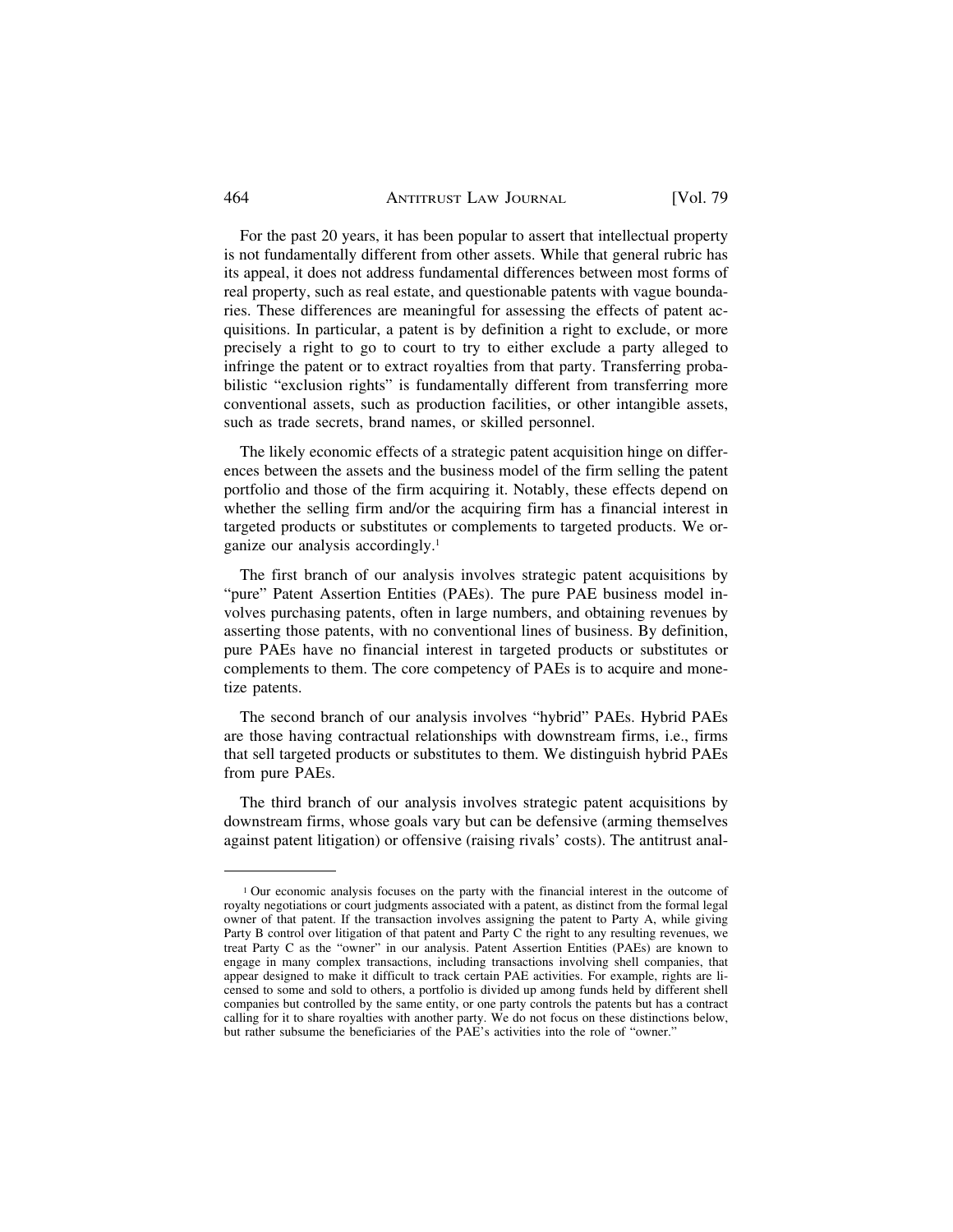ysis of strategic patent acquisitions by downstream firms became particularly relevant with several large transactions reviewed by the Department of Justice in 2011 and 2012.<sup>2</sup> We briefly discuss these transactions below.

Part I of this article describes the evolving market for patents, highlighting the growing role of PAEs. Part II discusses a variety of tactics used by PAEs to obtain payments from targets in excess of reasonable royalties. Part III develops an economic model to analyze the effects of enhanced PAEs' monetization on innovation and consumers. The empirical findings from Parts I and II combined with the economic framework from Part III suggest that the enhanced monetization of patents by PAEs we are seeing is generally harmful to innovation and to consumers. Part IV describes different types of sellers and different types of patent portfolios that may be sold or assembled. Part V analyzes the effects of patent acquisitions by different types of buyers: pure PAEs, hybrid PAEs, and downstream firms. Part VI concludes.

# I. THE GROWING ROLE OF PATENT ASSERTION ENTITIES

The number of patents issued by the U.S. Patent and Trademark Office has risen by 170 percent over the past two decades, from 107,331 in 1993 to  $290,083$  in  $2013$ <sup>3</sup>. In the last few years, we have seen a marked shift in how those patents are used: far more patents are being purchased and asserted by specialists, i.e., PAEs.<sup>4</sup>

Figure 1 illustrates that the number of patent cases filed by Non-Practicing Entities (NPEs) has grown substantially over the past several years.<sup>5</sup> As shown in Figure 1, NPEs brought 3608 patent lawsuits in 2013, nearly five times the number they brought in 2010. These NPEs include PAEs, universities and research institutions, individual inventors, and operating companies asserting patents outside their areas of products and services. From 2010 to

<sup>2</sup> Professor Scott Morton was the Deputy Assistant Attorney General for Economics at the Antitrust Division while these transactions were under review. Professor Shapiro was not involved in these transactions.

<sup>3</sup> U.S. PATENT & TRADEMARK OFFICE, PERFORMANCE & ACCOUNTABILITY REPORT 192 tbl.6 (2013), www.uspto.gov/about/stratplan/ar/USPTOFY2013PAR.pdf. Data are for fiscal years.

<sup>4</sup> This phenomenon was noted and discussed in the March 2011 report by the Federal Trade Commission. FED. TRADE COMM'N, THE EVOLVING IP MARKETPLACE 49–72 (2011), *available at* www.ftc.gov/reports/evolving-ip-marketplace-aligning-patent-notice-remedies-competitionreport-federal-trade (discussing ex post patent transactions). The term "Patent Assertion Entity" refers to organizations that primarily purchase existing patents and monetize them. By contrast, while "Non-Practicing Entities" also do not use the patents to provide goods and services, they may engage in innovation and technology transfer. For example, a university may be an NPE but is not a PAE.

<sup>5</sup> Figures 1–4 rely on data about patent litigations provided to us by RPX Corp. These data are based on the official data provided by PACER (Public Access to Court Electronic Records).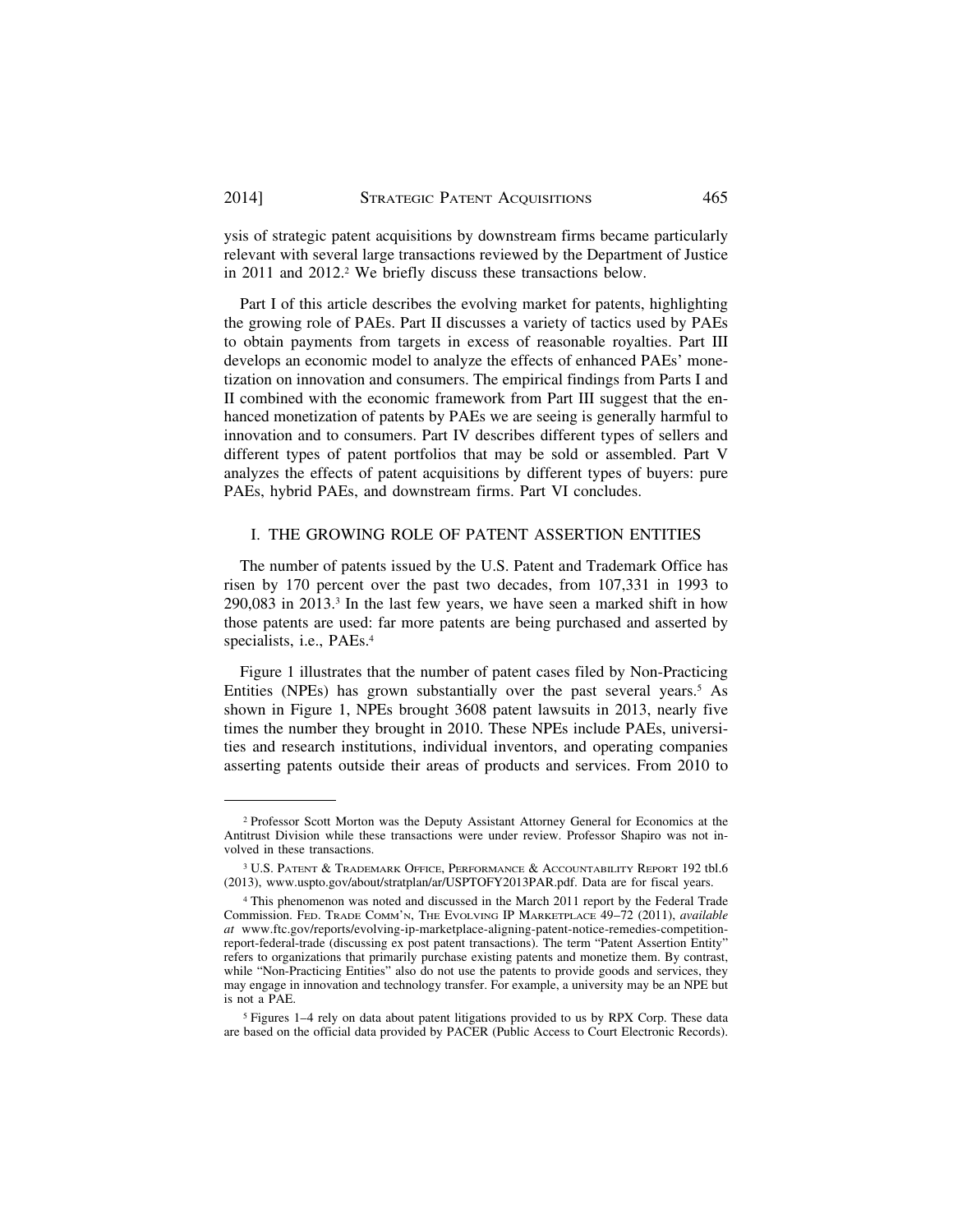2013, the share of all patent lawsuits that was brought by NPEs more than doubled, from 30 percent to 67 percent.<sup>6</sup>





This NPE activity is predominantly due to PAEs: in 2013, RPX data indicate that PAEs accounted for 91 percent of the 3608 patent cases brought by NPEs.7

A similar picture emerges if one looks at the number of patent *defendants* rather than the number of patent lawsuits. Figure 2 shows the number of defendants in patent cases initiated each year from 2006 through 2013. During 2013, 63 percent of the defendants in patent cases were sued by NPEs.

Figure 3 provides information about the size distribution of defendants who were sued for patent infringement by NPEs during 2013, where defendant size is measured by revenues. More than half of the unique defendants, and about one-third of the total number of defendants, were companies with less than \$10 million in revenues during the previous calendar year.

<sup>6</sup> This is consistent with the findings in Robin Feldman, Tom Ewing & Sara Jeruss, *The AIA 500 Expanded: The Effects of Patent Monetization Entities*, 17 UCLA J.L. & TECH. 1, 7 (2013). They find that Patent Monetization Entities filed 58.7% of all patent cases in 2012, up from 24.6% in 2007. *Id.* Their study is based on 13,000 patent litigations filed during 2007–2008 and 2011–2012; 52% of the asserted patents had been transferred from their original owner. *Id.* at

<sup>&</sup>lt;sup>7</sup> See supra note 5.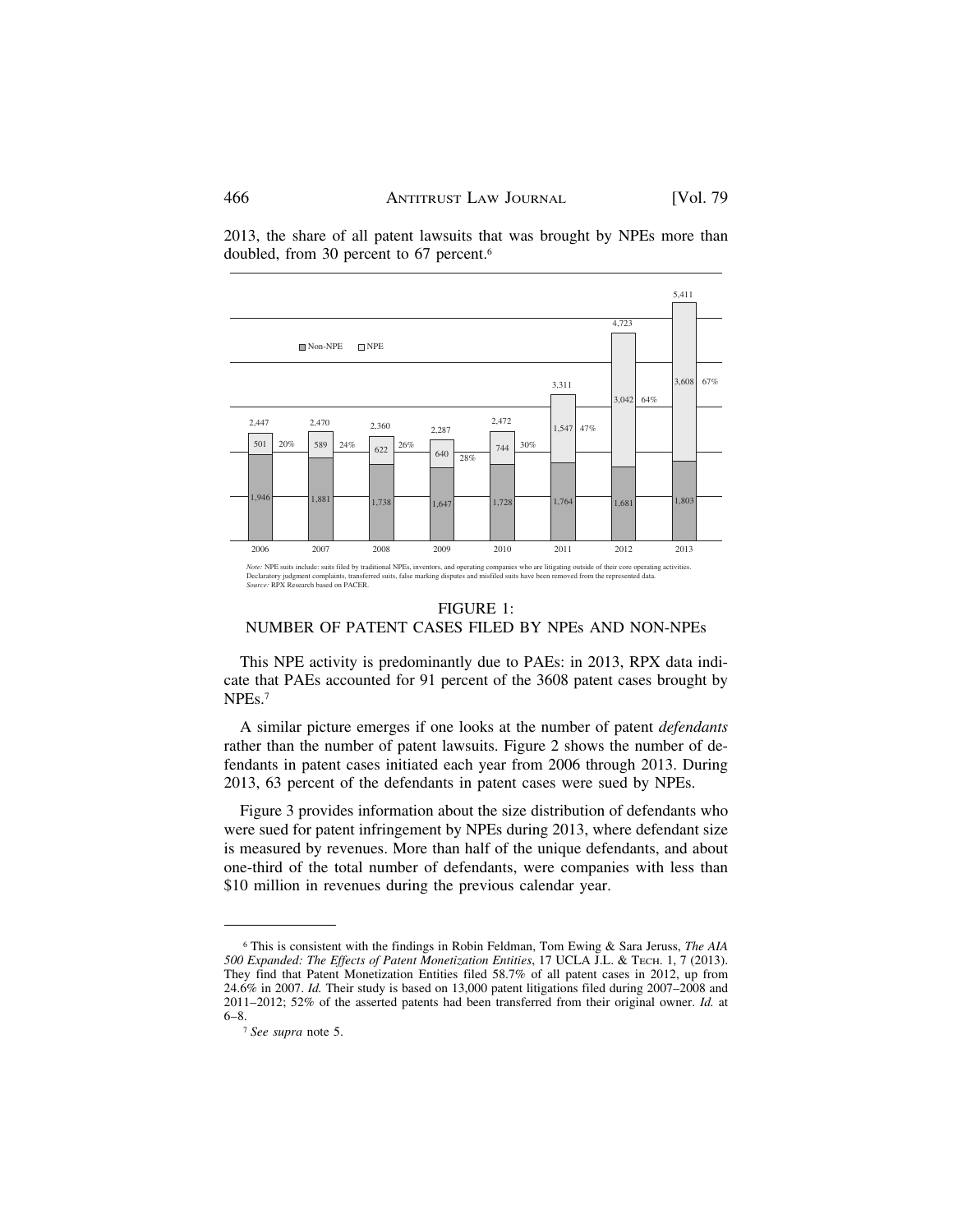





Note: When calculating Total Defendants, a given firm is counted each time it is sued. When calculating Unique Defendants, a given firm is counted only once,<br>regardless of how many times it is sued. Revenue of Defendant is

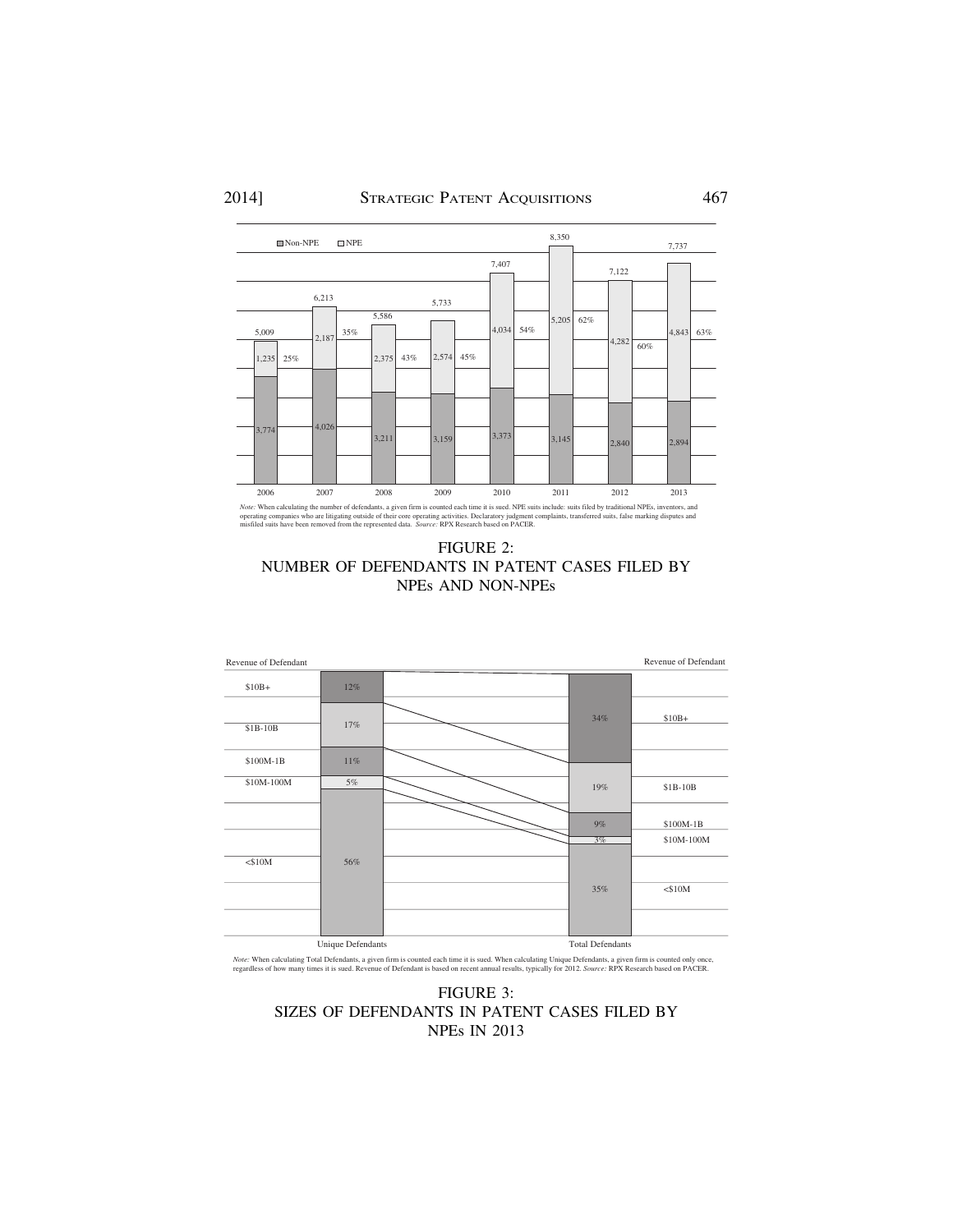Figure 4 shows the distribution of NPE defendants across sectors, out of a total number of NPE defendants in 2013 of 4843 (as shown in Figure 2).



sification of each NPE defendant is based on the sector classification of the case in question. Therefore, a given c defendant in multiple sectors, to the extent it was sued in cases that were classified in different sectors. *Source:* RPX Research based on PACER.

# FIGURE 4: NUMBER OF DEFENDANTS IN PATENT CASES FILED BY NPEs IN 2013, BY SECTOR

About two-thirds of NPE defendants were sued based on products and services in the information and communications technology sector (e-commerce, software, consumer electronics and personal computers, networking, mobile devices, and media content and distribution). This confirms that NPEs tend to target technology companies. However, defendants in NPE patent infringement actions come from a wide range of industries.<sup>8</sup> This reflects the fact that technology is now used in every sector of the economy. For example, software patents can be used to extract royalties from financial institutions.<sup>9</sup>

Furthermore, there is growing evidence that PAEs are targeting end users, such as retailers who use Wi-Fi equipment, not just the companies making that equipment. Restaurants and supermarkets, among many others, have been

<sup>8</sup> Patent Freedom, which tracks NPE lawsuits and classifies the defendants by industry, reports that 50% of NPE defendants in 2011–2012 were outside the high-tech sector, up from 41% in 2005–2006. *NPE Exposure by Industry*, PATENT FREEDOM, www.patentfreedom.com/aboutnpes/industry/.

<sup>9</sup> In May and June of 2013, Intellectual Ventures filed eight lawsuits against financial institutions, alleging patent infringement on electronic banking and security products and services. Tracy Kitten, *Patent Lawsuits Target Eight Banks*, BANK INFO SECURITY (June 25, 2013), www. bankinfosecurity.com/patent-trolling-targeting-banks-a-5858/op-1.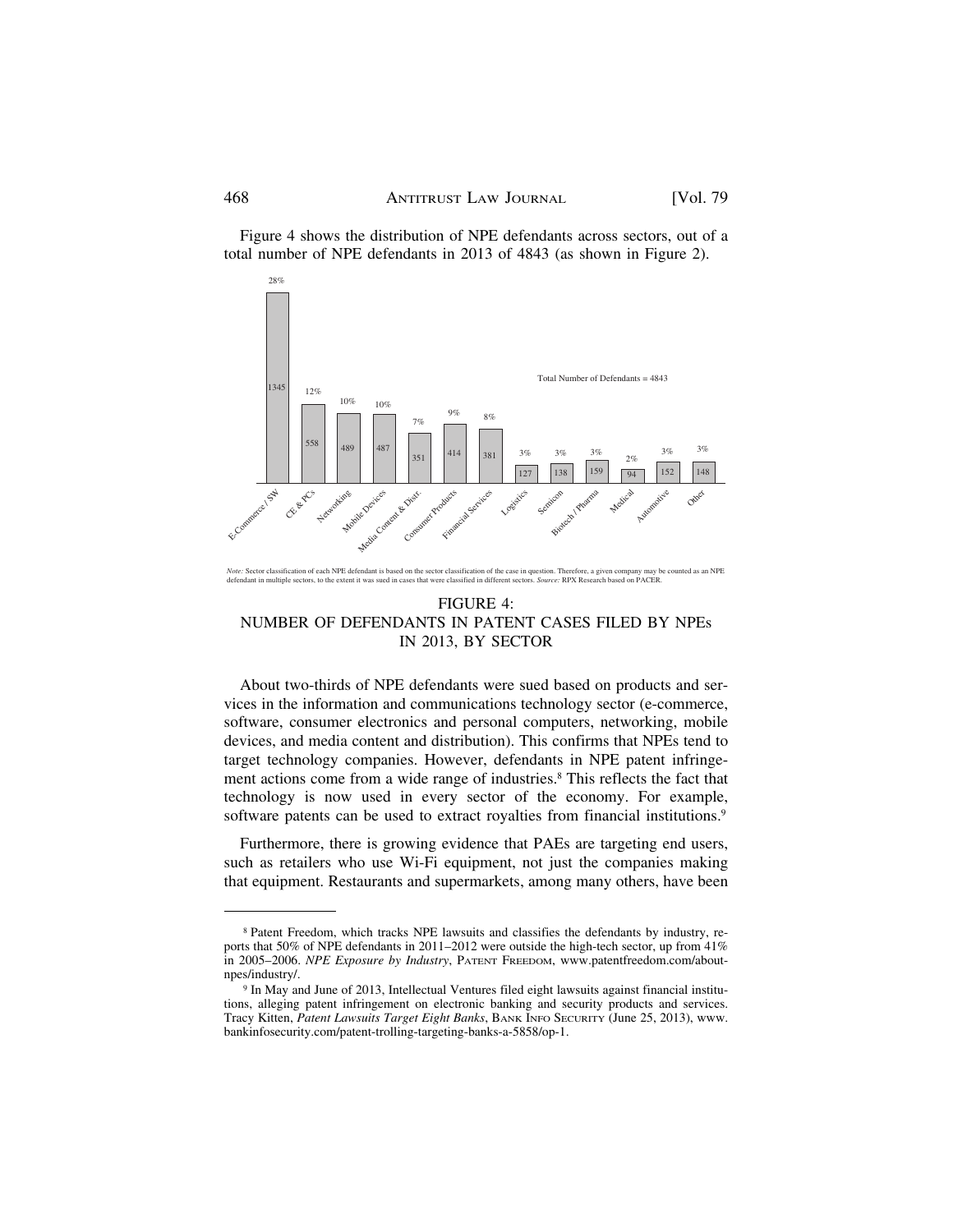targets of PAEs.10 These businesses often do not have in-house counsel to evaluate the patents and determine if the claim has any validity, nor do they have litigation expertise or scale.

PAEs also are increasingly seeking exclusion orders at the International Trade Commission (ITC). This is a result in part of the Supreme Court's decision in *eBay*, which made it much harder for NPEs to obtain injunctions in patent infringement cases.11 Colleen Chien and Mark Lemley report that NPEs brought 25 percent of the Section 337 ITC cases in 2011, which accounted for 51 percent of the total number of respondents.12 The ITC itself reports that about 33 percent (13 out of 40) of the Section 337 cases brought in 2012 were by NPEs, and that slightly more than half of the cases brought by NPEs were brought by PAEs.13 The ITC also reports that cases brought by PAEs in 2012 account for more than half of all respondents.14

These data on patent litigations and ITC cases should leave no doubt that PAEs are playing an increasingly important role in the patent ecosystem. In highlighting these data we do not mean to suggest that the full impact of PAEs can be seen by looking at patent litigations and ITC actions alone. These visible actions are just the tip of the iceberg. Surely, there are far more patent assertions than actual patent litigations, and these assertions impose various costs on targets, including legal expenses, design-around costs, and settlement costs.15

Increased opportunities for patent monetization, particularly in the information technology sector, have resulted in the rise of institutions to facilitate the sale of patents.<sup>16</sup> The financial services industry is enthusiastic about developing this market as a new asset class, in part because patent assets can help investors diversify risk since the return on a patent portfolio may not be highly correlated with returns on other assets such as stocks or commodities.

<sup>10</sup> *See, e.g*., Comments of Food Mktg. Inst. & Nat'l Rest. Ass'n to the Fed. Trade Comm'n and U.S. Dep't of Justice on Patent Assertion Entities 7–9 (Apr. 5, 2013), www.justice.gov/atr/ public/workshops/pae/comments/paew-0068.pdf.

<sup>11</sup> eBay Inc. v. MercExchange LLC, 547 U.S. 388 (2006).

<sup>12</sup> Colleen V. Chien & Mark A. Lemley, *Patent Holdup, the ITC, and the Public Interest*, 98 CORNELL L. REV. 1, 18 fig. 4 (2012). These figures vary quite a bit from year-to-year, and 2011 may be an outlier.

<sup>13</sup> U.S. INT'L TRADE COMM'N, FACTS AND TRENDS REGARDING USITC SECTION 337 INVESTI-GATIONS 2 (Apr. 15, 2013), www.usitc.gov/press\_room/documents/featured\_news/sec337factsup date.pdf. The ITC refers to PAEs as "Category 2" NPEs. Category 2 NPEs played a far larger role at the ITC in 2011 and 2012 than in previous years. However, their share of respondents fell sharply in the first quarter of 2013. *Id*. at 4.

<sup>14</sup> *Id*. at 4.

<sup>15</sup> Patent holders can impose these costs on their targets without actual patent litigation. *See* Christopher R. Leslie, *Patents of Damocles*, 83 IND. L.J. 133 (2008).

<sup>16</sup> *See* Andrei Hagiu & David B. Yoffie, *The New Patent Intermediaries: Platforms, Defensive Aggregators, and Super-Aggregators*, J. ECON. PERSP., Winter 2013, at 45.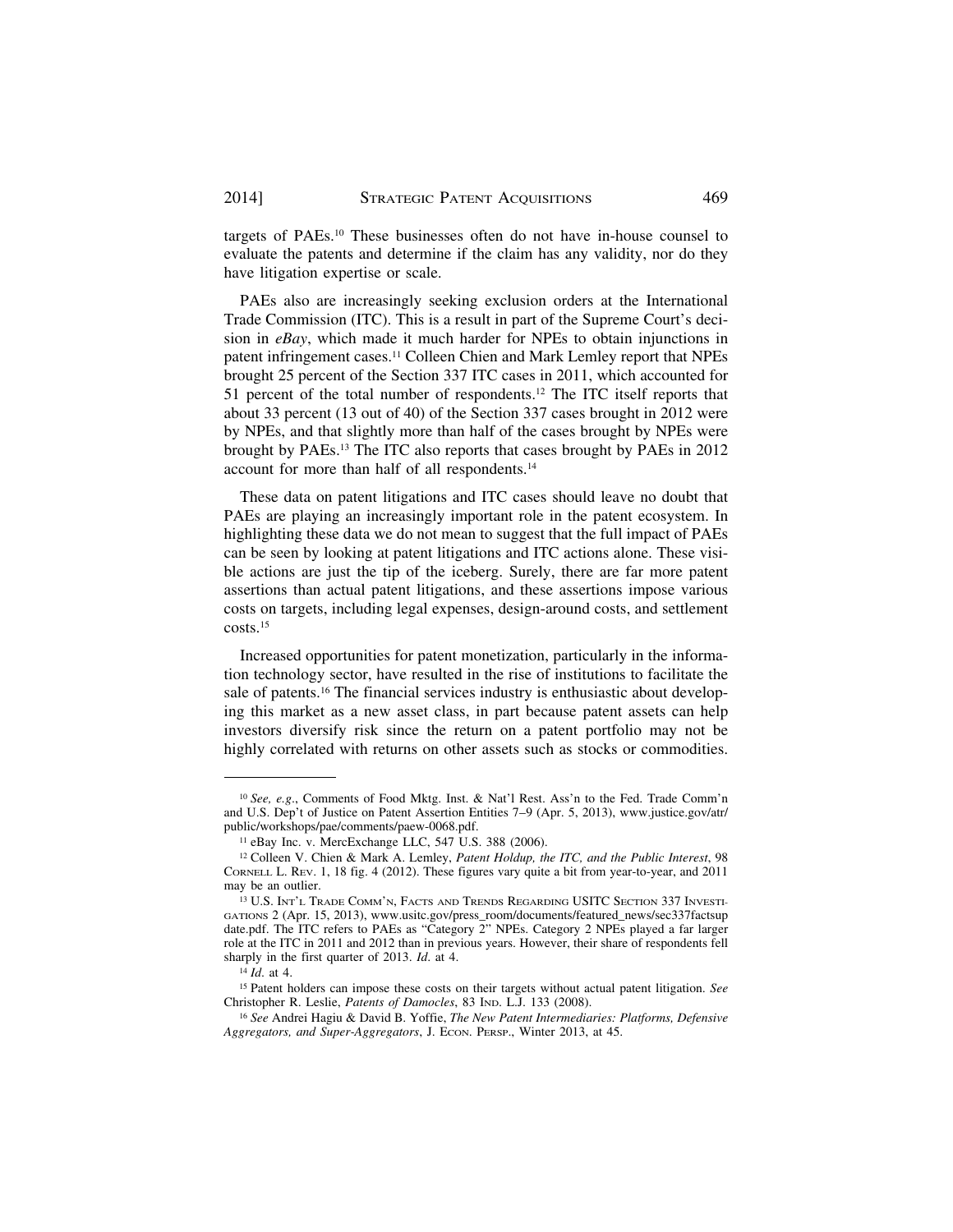Hedge funds and pension funds provide capital to invest in patent portfolios that can generate licensing revenue.

In response to the demand for this new asset, PAEs have created investment vehicles. Investors, working through PAEs, create a demand for patents to include in the investment portfolio. Many companies holding patents naturally look for opportunities to "unlock value" and obtain cash by selling their patents to PAEs. This in turn fuels further patenting, creating more raw material for PAEs.

PAEs seek to keep abreast of industry knowledge and trends so that they can locate valuable patents and purchase them inexpensively. Indeed, having good information about potential licensees and past licensing deals or settlement terms is critical to the PAE business model. Some PAEs require their business partners to sign very stringent non-disclosure agreements to keep this information private.

PAEs adopt diverse business strategies to exploit these opportunities. Some PAEs are mass aggregators, purchasing thousands of patents. Aggregating related patents can enhance monetization if litigation by the PAE based on the combined portfolio is profitable while litigation of the smaller constituent portfolios is not. A large portfolio may especially be needed if many of the patents involved are weak. Mass aggregation of related but weak patents may thus allow the PAE to achieve a rather novel type of scale economy. Other PAEs assert a small number of patents against many targets. One version of this involves assertions that have elements of nuisance suits, where targets can settle for less than the cost of litigation.

# II. OUTSIZED THREATS AND UNREASONABLE ROYALTIES

We now explore the tactics used by PAEs to most effectively monetize the patents they have acquired. Understanding these tactics will help us identify the strategic patent acquisitions most likely to enable PAEs to extract payments from downstream firms that exceed reasonable royalties.17 These are the acquisitions most likely to deter innovation and harm consumers.

We treat patents that earn reasonable royalties as part of a well-functioning market for ideas. If the patent covers a useful innovation that another party wishes to use and the two parties agree to a royalty reflecting that value, innovation and consumers are likely to benefit. The owner of the patent is

<sup>&</sup>lt;sup>17</sup> Since we are focused on strategic patent acquisitions, our analysis does not address NPE activity unrelated to acquisitions. In particular, a number of NPEs are the remnants of practicing entities that no longer offer products in the market. The economic impact of these NPEs can be very similar to that of PAEs, and they exploit similar flaws in the patent system, but they are outside the scope of this article if they are not acquiring patents.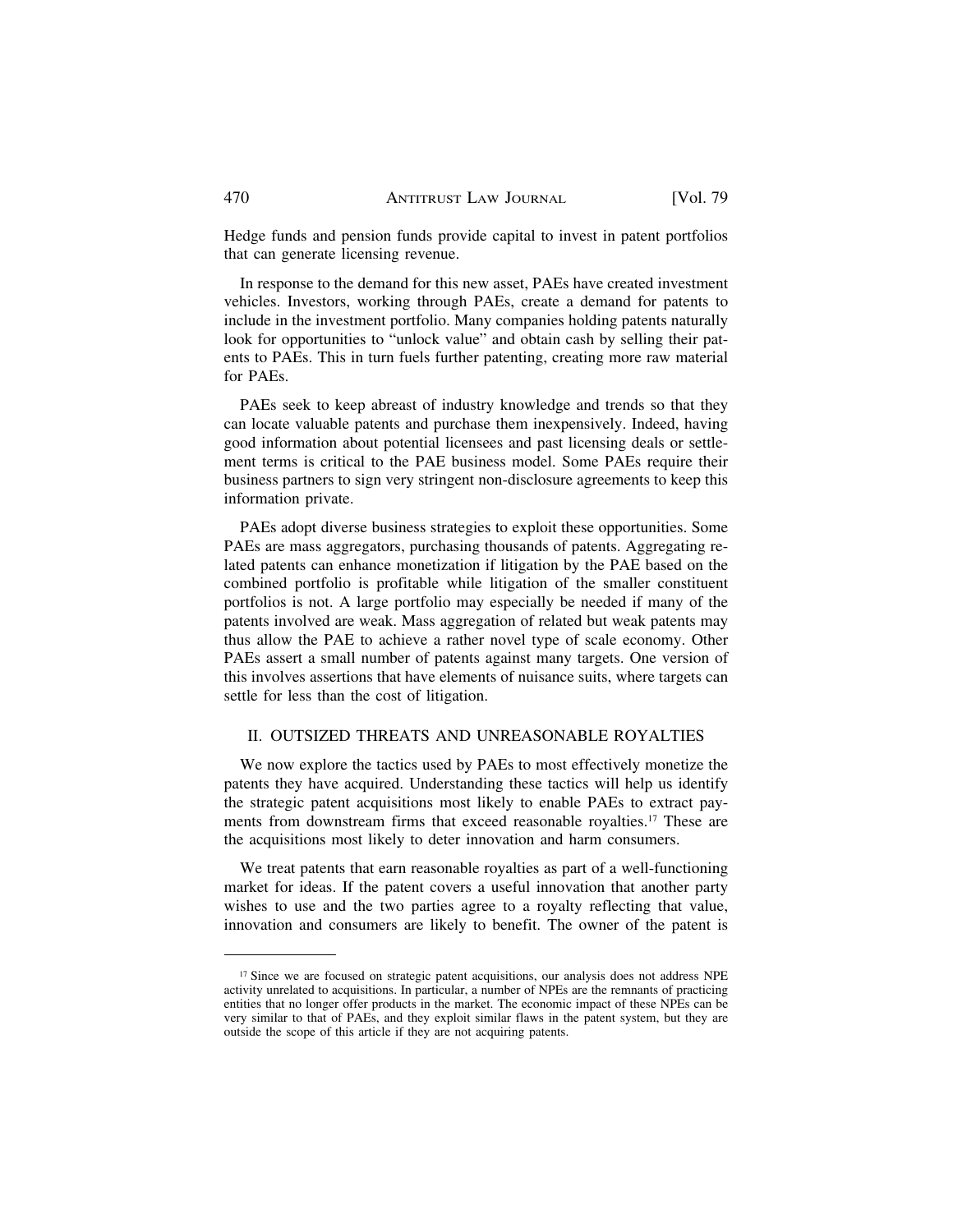compensated for its investment and assumption of risk; the user of the technology is able to incorporate a valuable innovation into its products, which benefits consumers.

Reasonable royalties, based on a hypothetical ex ante negotiation, should never exceed the ex ante incremental value of the patented technology.18 Reasonable royalties will thus be small relative to the value of the downstream product if the technology has close ex ante substitutes, especially if it covers one feature in a complex device or service. We are especially concerned about the adverse economic effects of royalties that are far in excess of reasonable royalties.

The basic economics of bargaining teaches that the outside options, or "threat points," of the two parties greatly influence the negotiated outcome.<sup>19</sup> If the PAE can make patent litigation highly unattractive to the downstream firm, it can drive up the negotiated royalty rate. The prospect of an injunction or exclusion order causing the downstream firm to lose all the revenue from the affected product for the period of the exclusion can serve precisely this function. Injunctions and exclusion orders, where available, can thus provide the patent holder with an outsized threat, i.e., a threat far greater than the value to the user of the patented technology. Facing such an outsized threat, the downstream firm may agree to an elevated royalty rate, especially if the firm's managers are risk averse.

The recent case between Microsoft and Motorola in the Western District of Washington illustrates this dynamic.<sup>20</sup> The original demand letter from Motorola reportedly was for an amount in excess of \$4 billion. In court, Motorola sought \$400 million. Microsoft claimed the reasonable royalty was \$1.2 million. Judge Robart ruled that the reasonable royalty was \$1.8 million annually.21 In this case, Microsoft rolled the dice and won (so far). But most users

<sup>&</sup>lt;sup>18</sup> This follows immediately if one defines reasonable royalties as the royalties that would be negotiated between willing parties prior to infringement, since it would never make economic sense for the licensee to pay more than the incremental value of the patented technology.

<sup>19</sup> *See generally* HOWARD RAIFFA, THE ART AND SCIENCE OF NEGOTIATION (1982). The same concept is captured by the notion of a party's "Best Alternative to Negotiated Agreement," or BATNA. In licensing negotiations, the BATNA often is litigation, a risky prospect for both sides.

<sup>20</sup> Microsoft Corp. v. Motorola, Inc., No. C10-1823-JLR, 2013 WL 2111217 (W.D. Wash. Apr. 25, 2013) (Robart, J.) (Findings of Fact and Conclusions of Law). The patent holder in this case was Motorola, not a PAE. This case illustrates how large a gap can be found in practice between what the patent holder and the user consider to be a reasonable royalty, in negotiations prior to litigation and in litigation.

<sup>21</sup> There was voluminous press covering the trial and reporting these figures. *See, e.g*., *Microsoft Filing Says Google's Motorola Is Entitled to \$1.2 million in FRAND Royalties for 2012*, FOSS PATENTS (Nov. 8, 2012), www.fosspatents.com/2012/11/microsoft-filing-saysgoogles-motorola.html; *April Was Disastrous for Google on the Android Patent Front: Eight Major Losses, Two Smaller Wins*, FOSS PATENTS (Apr. 26, 2013), www.fosspatents.com/2013/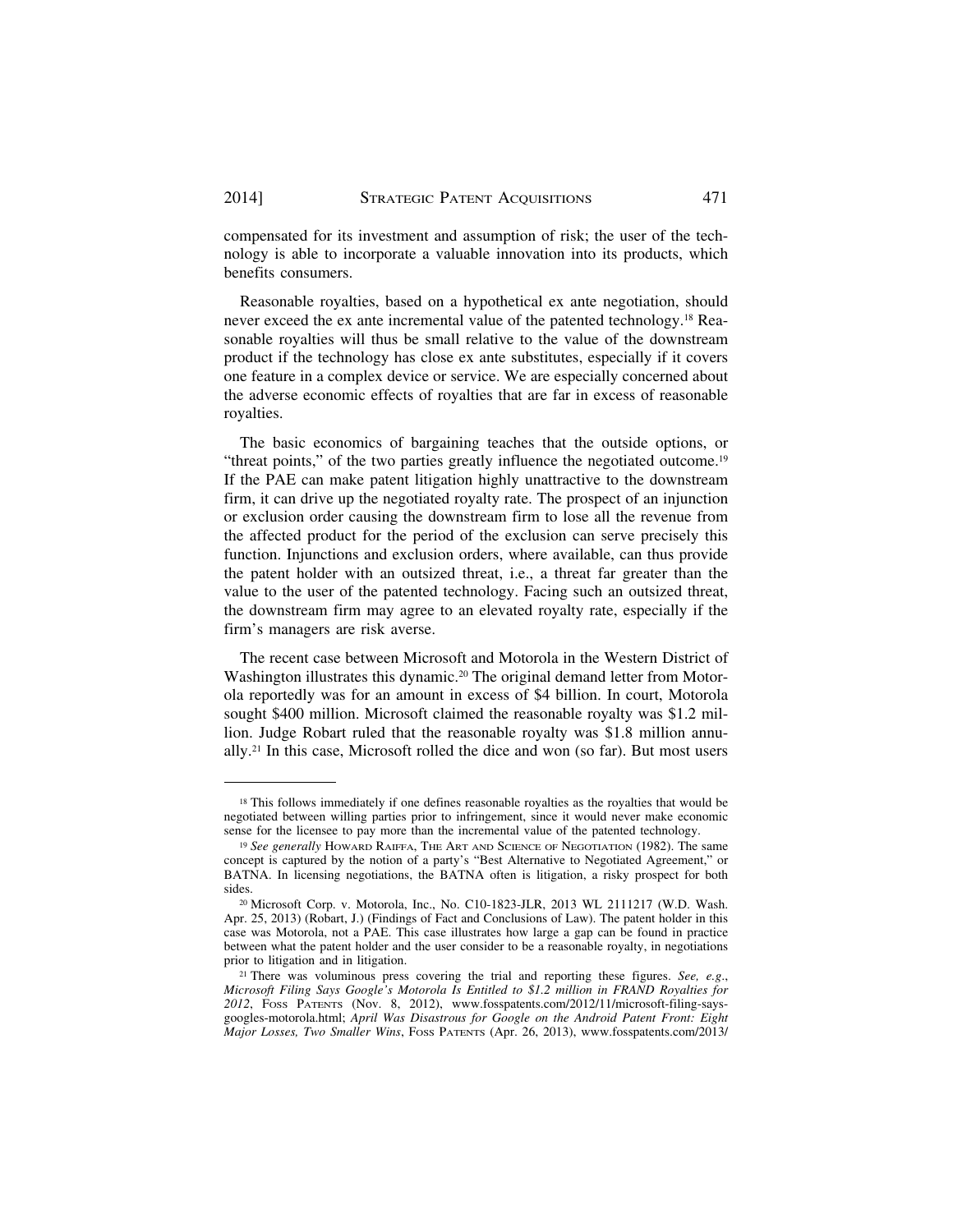settle rather than litigate, and they can be greatly influenced by an outsized threat, even one that is unlikely to come to transpire. Illustrating using these numbers, a risk-neutral licensee facing a demand of \$400 million, and whose own view was that a \$1.2 million is a reasonable royalty, would accept a royalty of \$6 million in negotiations to avoid even a 1.2 percent chance of losing in court.<sup>22</sup> That \$6 million payment would be drastically lower than the \$400 million demand, yet more than three times the reasonable rate of \$1.8 million. In this way, the use of the outsized threat can raise the negotiated royalties, i.e., increased monetization for the patent holder.23

PAEs have strong incentives to devise large and credible "outsized" threats. Arguably, devising outsized threats is a core competency of PAEs (along with identifying valuable patents and acquiring them inexpensively). If the threat is large enough, and credible enough, the target firm will pay more than a reasonable royalty. Actual litigation can be quite rare. Viewed this way, the PAE business model does reward innovation, of a sort—innovation in creating methods by which the PAE can credibly threaten the practicing entity with very large costs if it does not sign a license. In the next section, we discuss several methods used by PAEs to achieve this goal.<sup>24</sup> Our list is no doubt incomplete, and we expect PAEs to continue to develop new tactics.

#### A. WHOLE BUSINESS RISK

The simplest way to create an outsized threat is to put at risk more of the downstream firm's business than just the reasonable royalty rate applied to the target products. PAEs employ a variety of tactics to put the entire downstream business at risk, even if the patents owned by the PAE contribute relatively little to that business.

#### 1. *Injunctions and Exclusion Orders*

It is difficult for PAEs to get injunctions after *eBay*, 25 particularly on standard-essential patents (SEPs) where a commitment to license on fair, reasonable, and non-discriminatory (FRAND) terms has been made. However,

<sup>04/</sup>april-was-disastrous-for-google-on.html; Jorge L. Contreras, *So That's What "RAND" Means?*, PATENTLYO (Apr. 27, 2013), patentlyo.com/patent/2013/04/so-thats-what-rand-meansa-brief-report-on-the-findings-of-fact-and-conclusions-of-law-in-microsoft-v-motorola.html.

<sup>&</sup>lt;sup>22</sup> This is because the expected royalty payment from litigation is: \$400 million  $\times$  1.2% + \$1.2 million  $\times$  (1 – 1.2%) = \$6 million. If the user is risk averse, or if one accounts for litigation costs, an even smaller chance of losing would justify settling for \$6 million.

<sup>&</sup>lt;sup>23</sup> Of course, the user may go to court to establish that it should pay \$1.8 million, not \$6 million, as Microsoft did in this case. This approach is risky however, and requires the user to bear the cost of litigation. These factors may cause users, especially smaller ones, to pay more than the expected value of the reasonable royalty rate.

<sup>24</sup> Some of these same tactics are also used by other types of patent holders.

<sup>25</sup> eBay, Inc. v. MercExchange, LLC, 547 U.S. 388 (2006).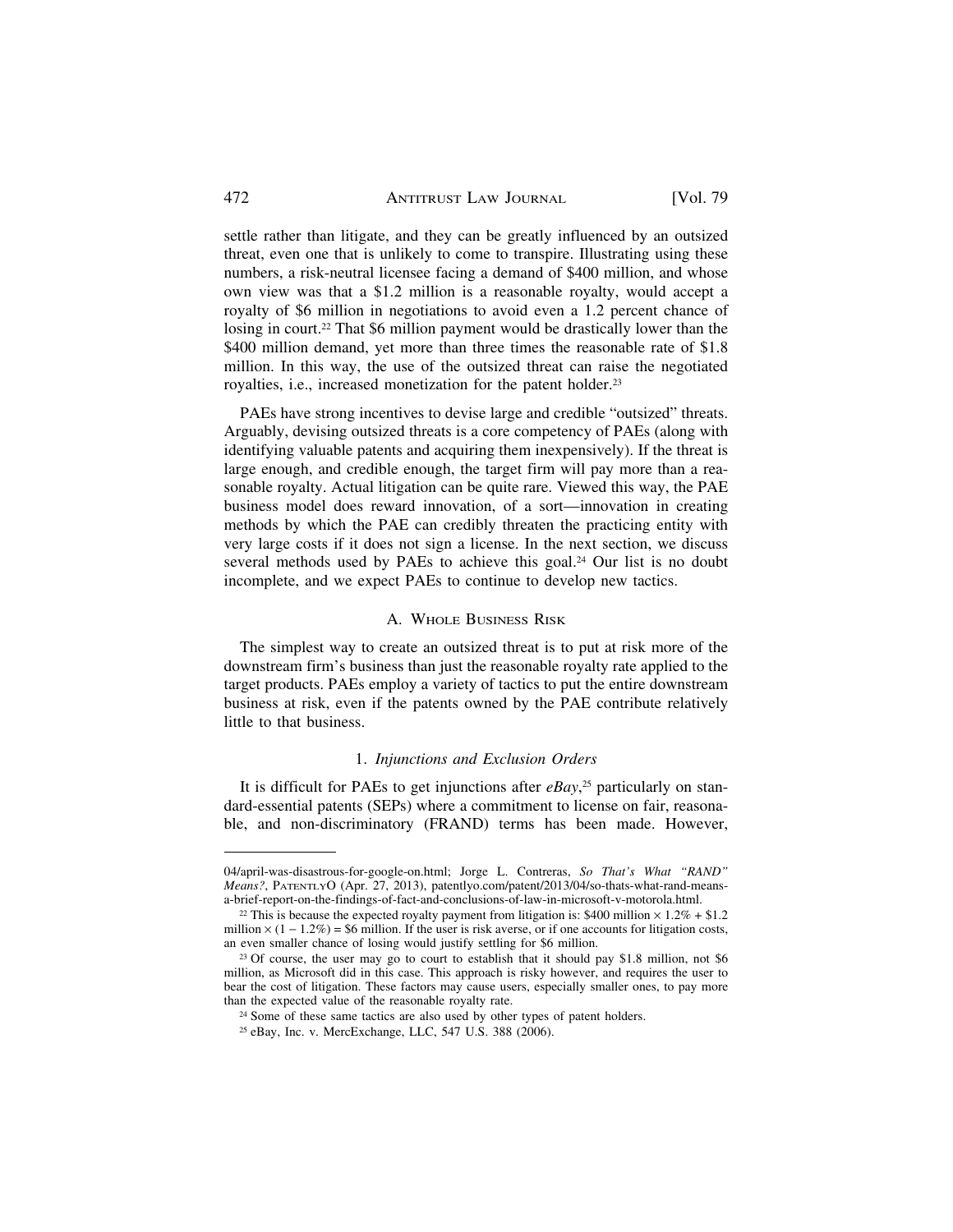exclusion orders at the ITC are available to PAEs,<sup>26</sup> and the Orange Book process in Germany can result in injunctions.27 The risk of injunctions appears to be quite low, but it is not zero. Risk averse business executives may be willing to pay significantly higher royalties rather than accept even a small risk of an exclusion order.

By statute, the ITC is required to consider the public interest,<sup>28</sup> which may very well not be served by allowing injunction threats, especially on SEPs with FRAND commitments. The DOJ, the PTO, and the FTC have all urged the ITC to consider this aspect of consumer welfare.29 However, the ITC has not accepted that advice. To the contrary, the ITC recently issued an exclusion order in an SEP case against Apple covering older iPhones and iPads.30 The ITC explicitly rejected Apple's FRAND defense, concluding that "public interest factors . . . do not preclude issuance of the limited exclusion order and cease and desist order [and] FRAND declarations did not preclude that rem-

<sup>28</sup> 19 U.S.C. § 1337(d)(1).

<sup>26</sup> *See* InterDigital Commc'ns, LLC v. ITC, 707 F.3d 1295 (Fed. Cir. 2013) (holding that the domestic industry requirement is satisfied by significant investment in the licensing of the patent in question). More recently, a different Federal Circuit panel has interpreted the domestic industry requirement to necessitate that the patent holder's investment be directed at a licensing program that would encourage adoption of its patented technology. *See* Motiva, LLC v. ITC, 716 F.3d 596 (Fed. Cir. 2013).

<sup>27</sup> An injunction in Germany stops an implementer from selling its product in a large and important economy, and is therefore costly. The law in Germany is favorable to those seeking injunctions. A defense to an injunction is a decision known as the "Orange-Book-Standard." This decision says that the implementer can defend against the request for injunctive relief by claiming the patent owner is abusing a dominant position under Article 102 TFEU (formerly EC Article 82). The two conditions that must hold for this defense to succeed are that the implementer has made an unconditional FRAND offer and that it pays the patent owner accordingly. To take this route the implementer may also have to give up any claim of invalidity of the patent. *See, e.g.*, Bundesgerichtshof [BGH] [Federal Court of Justice] May 6, 2009, Docket No. KZR 39/06 (Ger.), *available at* juris.bundesgerichtshof.de/cgi-bin/rechtsprechung/document. py?Gericht=bgh&Art=en&Datum=2009-5-6&nr=48134&pos=8&anz=15 (translated in *Orange-Book-Standard*, INTELLECTUAL PROPERTY EXPERT GROUP, www.ipeg.eu/wp-content/uploads/ EN-Translation-BGH-Orange-Book-Standard-eng.pdf). This process creates a great deal of litigation. *See* Florian Mueller, *Judge Now Feels Sanctions Against Samsung and Its Attorneys over Patentgate Are Warranted*, FOSSPATENTS (Nov. 9, 2013), www.fosspatents.com/2013/11/judgenow-feels-sanctions-against.html.

<sup>29</sup> *See* U.S. Dep't of Justice, Antitrust Div. & U.S. Patent & Trademark Office, Policy Statement on Remedies for Standards-Essential Patents Subject to Voluntary F/RAND Commitments (2013), *available at* www.justice.gov/atr/public/guidelines/290994.pdf; Third Party U.S. Fed. Trade Comm'n's Statement on the Public Interest, *In re* Certain Gaming and Entertainment Consoles, Related Software, and Components Thereof, Inv. No. 337-TA-752 (June 6, 2012), *available at* www.ftc.gov/os/2012/06/1206ftcgamingconsole.pdf.

<sup>30</sup> *In re* Certain Electronic Devices, Including Wireless Communications Devices, Portable Music and Data Processing Devices, and Tablet Computers, Inv. No. 337-TA-794 (June 4, 2013), *available at* www.usitc.gov/secretary/fed\_reg\_notices/337/337-794\_notice06042013sgl. pdf.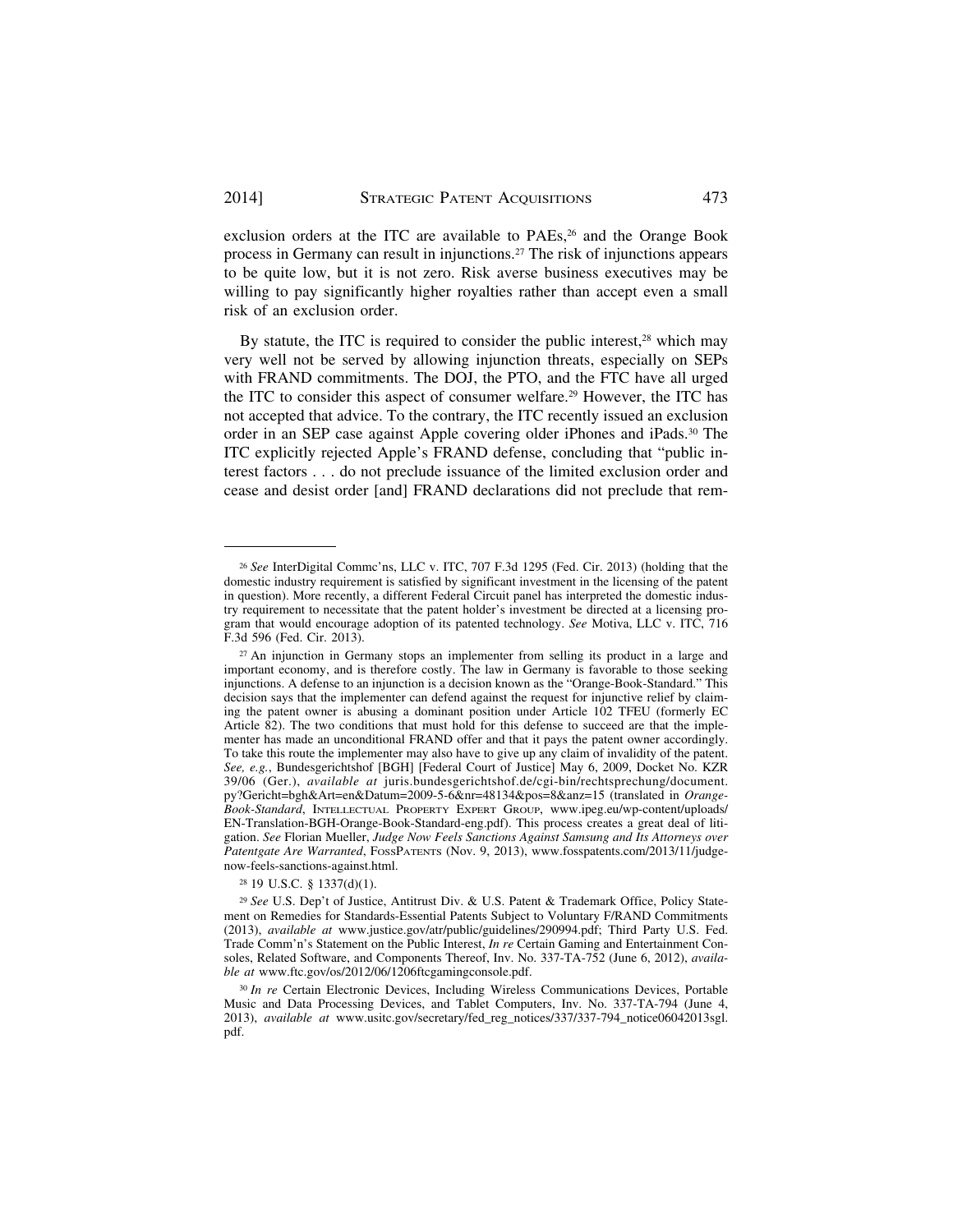edy."31 Fortunately, the ITC's exclusion order was vetoed by the President, acting through the United States Trade Representative.<sup>32</sup>

While that veto will discourage patent holders from seeking ITC exclusion orders on SEPs, the ITC remains an attractive forum for patent holders who have not made FRAND commitments. Furthermore, while the case against Apple was brought by Samsung, a large manufacturer, the ITC's narrow view of the public interest test can only serve to embolden PAEs seeking ITC exclusion orders.

#### 2. *Suing Customers*

Younger products or businesses may have customers who are less attached to the product and have more elastic demand. The product may not be critical to the customer, but only desirable. A customer who is sued by a PAE over such a product may simply decide to stop buying the product.<sup>33</sup> At the DOJ/ FTC PAE workshop held in December 2012, a representative from Union Square gave an example of this outcome.<sup>34</sup> A firm in which his firm invested had developed a way to market products for major brands with personalized online avatars. It was targeted by two different PAEs, one of which sued both the firm and the firm's customers, such as American Express and General Motors. Customers did not want the legal hassle involved with buying a service they felt was an optional part of their marketing program. Customers stopped buying the service and in three months revenue fell in half. A growing firm with 70 employees was eventually reduced to a small operation with only five employees.

### 3. *Strategic Timing*

A PAE can study the business of the target and choose timing and publicity for its lawsuit that causes disproportionate harm. For example, a PAE can file a significant lawsuit just prior to the target's IPO or other funding event. If the

<sup>31</sup> *Id*. at 3.

<sup>32</sup> *See* Letter from Michael B.G. Froman, U.S. Trade Representative, to Irving A. Williamson, Chairman, U.S. Int'l Trade Comm'n (Aug. 3, 2013), *available at* www.ustr.gov/sites/default/ files/08032013%20Letter\_1.pdf.

<sup>&</sup>lt;sup>33</sup> This tactic can also take the form of nuisance suits filed against customers, which also can lead to an outsized threat. A prominent recent example of a PAE employing this tactic is Innovatio IP Ventures, which has reportedly sent some 8,000 demand letters to commercial users of Wi-Fi, such as restaurants, coffee shops, and hotels, for infringing Wi-Fi SEPs Innovatio purchased from Broadcom. See Catching Up On . . . Innovatio IP Ventures, LLC's Litigation Activities, THE ESSENTIAL PATENT BLOG (Jan. 3, 2013), essentialpatentblog.com/2013/01/catching-up-oninnovation-ip-ventures-llcs-litigation-activities/.

<sup>34</sup> Transcript at 147–50, PAE Activities Workshop (Dec. 10, 2012) [hereinafter *PAE Workshop Transcript*] (Brad Burnham, Managing Partner, Union Square Ventures), *available at* www. ftc.gov/sites/default/files/documents/public\_events/Patent%20Assertion%20Entity%20Activi ties%20Workshop%20/pae\_transcript.pdf.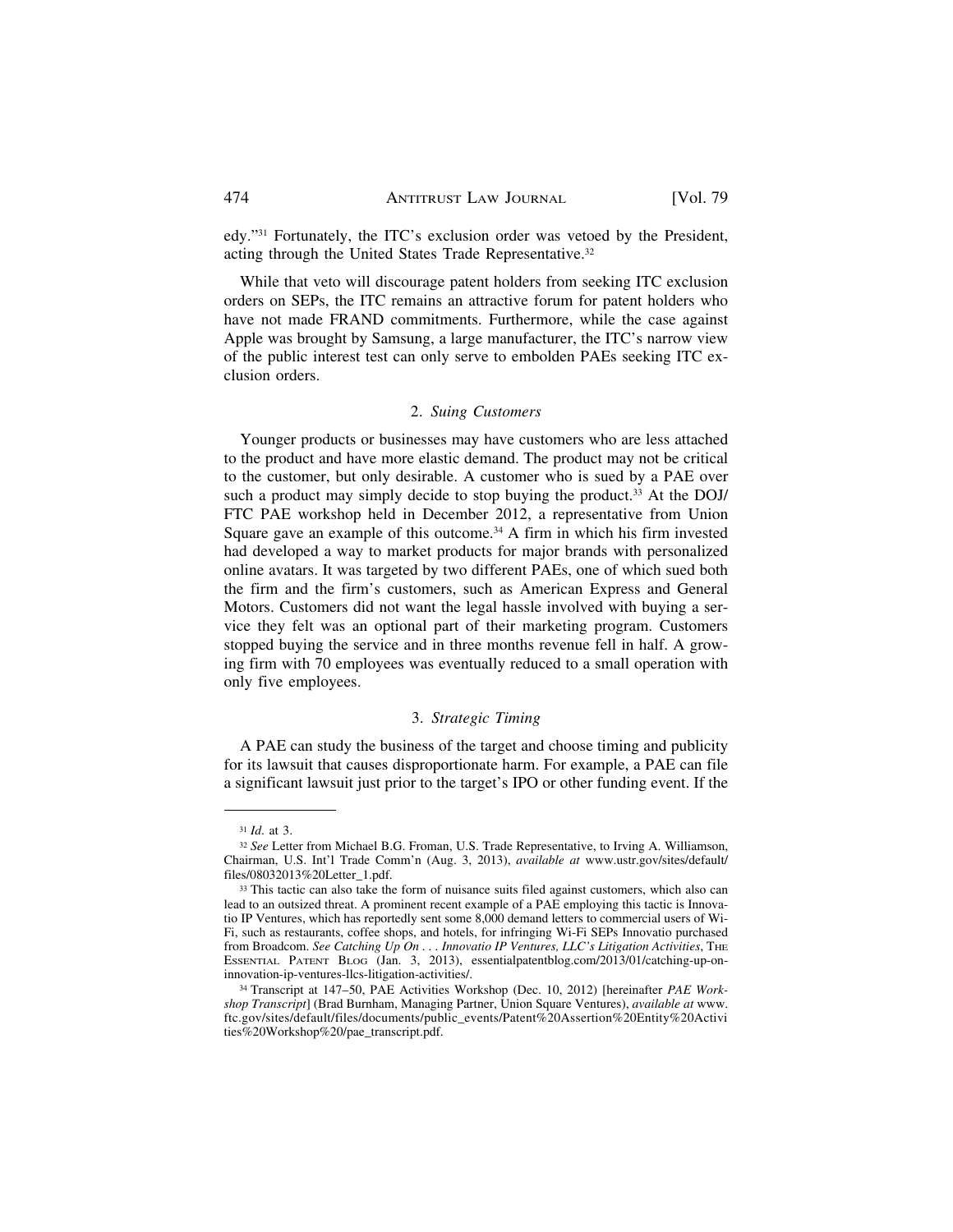lawsuit scares off investors, the news could drive down the price of the IPO. This threat can allow the PAE to extract a significant fraction of the value of the business in the form of licensing payments.

# B. EVASION OF COMMITMENTS

#### 1. *Standard-Essential Patents*

Holders of SEPs have commonly committed to license them on FRAND terms. Unfortunately, these FRAND commitments typically are not very well defined. Original patent owners who made a FRAND commitment and then sold those patents may not effectively bind subsequent owners to that commitment. The European Telecommunications Standards Institute (ETSI) recently voted to adopt language that requires SEP owners to bind subsequent sellers, but it has not yet updated its guidelines.<sup>35</sup> Other SSOs have generally not made it clear that the FRAND commitment travels with the patent.<sup>36</sup> Many holders of SEPs do license at FRAND rates, perhaps due to concerns about reputation or retaliatory conduct by others in their industries. However, a PAE that does not plan to abide by FRAND can buy a portfolio of SEPs and create an outsized threat. Buying a portfolio of SEPs can be very profitable for the PAE if the original SEP owner is obligated to charge a low royalty but the new owner can evade FRAND commitments, engage in holdup, and charge a higher royalty.

#### 2. *Evasion of Implicit Contracts and Imperfect Enforcement*

The cross-licensing behavior of downstream firms may be held in check by implicit contracts and multi-project relationships. These firms may cooperate in areas such as regulation, lobbying, standard setting, design of complementary products, and so forth. Initiating patent litigation against another downstream firm may cause "blowback" in terms of patent litigation or in another aspect of the relationship. This limits the ability of downstream firms to monetize their patents. These restraints do not apply to PAEs, which do not operate in the industry and have no current or future products. As a result, implicit contracts between industry participants do not apply to PAEs. Put differently, PAEs will find it profitable to break implicit contracts in return for greater licensing income.37 For example, it was not clear that Novell's promises to the

<sup>35</sup> Press Release, Eur. Telecomm. Standards Inst., IPR Dialogue Continues at ETSI (May 6, 2013), *available at* www.etsi.org/news-events/news/672-2013-05-etsi-ipr-committee-dialogue.

<sup>36</sup> *See* COMM. ON INTELLECTUAL PROP., NAT'L ACADEMIES, PATENT CHALLENGES FOR STAN-DARD-SETTING IN THE GLOBAL ECONOMY (Keith Maskus & Stephen A. Merrill eds., 2013), *available at* www.nap.edu/openbook.php?record\_id=18510&page=1.

<sup>&</sup>lt;sup>37</sup> There are a number of possible commitments patent holders could make that might not survive patent transfer, including:

<sup>•</sup> Red Hat's commitment not to exercise its patent rights against open source software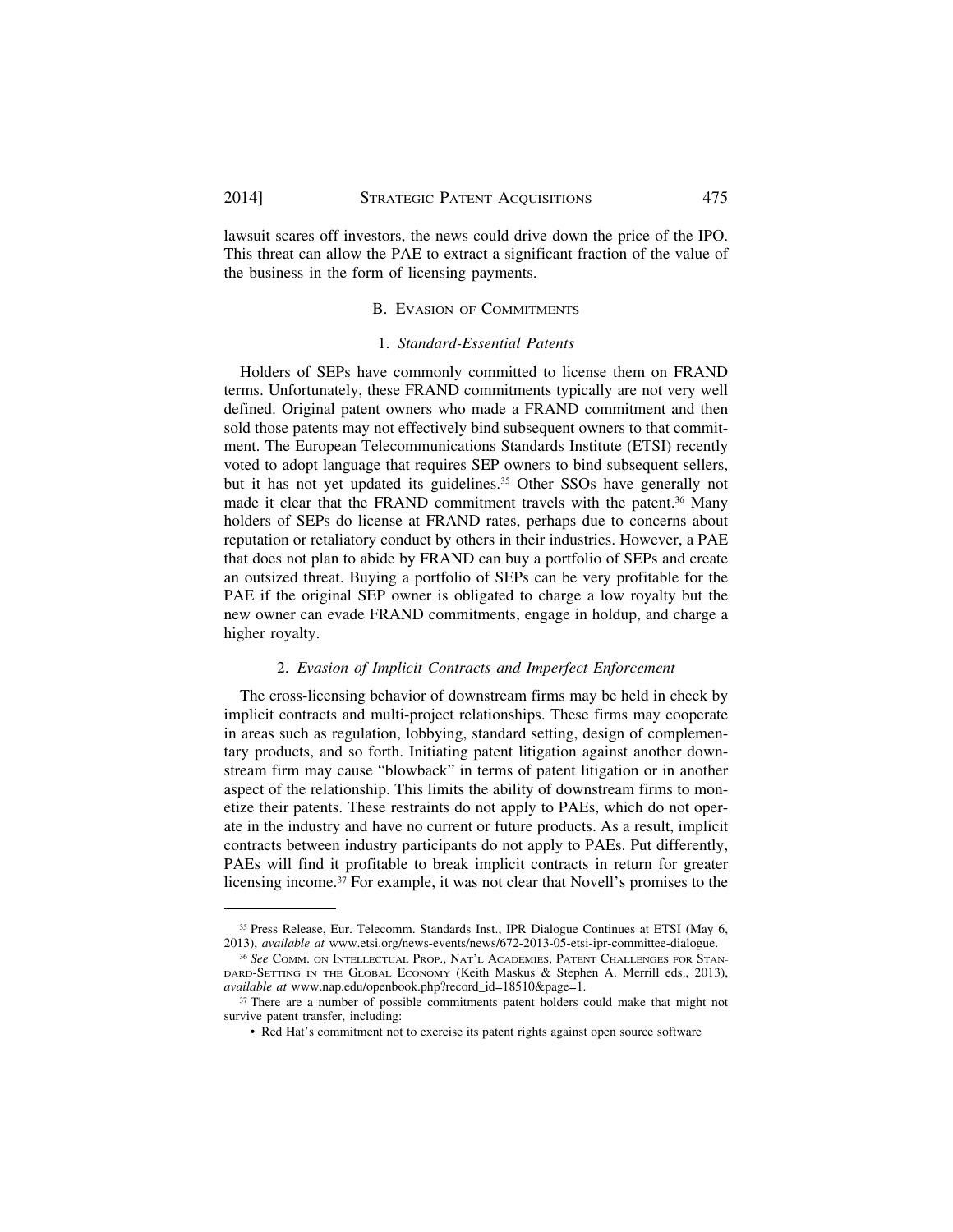Open Software Foundation would fully hold in the event its patents were sold.38

### C. SECRECY

PAEs often demand royalties without disclosing the contents of the portfolio they are offering to license. This creates difficulty for the potential licensee in determining the reasonable royalty for the portfolio. The market for ideas cannot function efficiently without full information on the nature of the product being sold. This is one possible source of competitive harm from secrecy.

As economists, we naturally presume that a PAE keeping the contents of its portfolio secret does so because secrecy is more profitable than transparency. This suggests that making more complete information about the PAE's patent portfolio available to target companies would lower expected royalty rates.

Some PAEs create shell companies to hold patents and assert them. This practice may make it difficult to determine who actually owns which patents and whether they are patents for which target firms already have licenses. A target firm may find it difficult to determine if a patent was in the portfolio of a previous owner on the date at which the target firm took a portfolio license from that firm. If so, a licensee could end up paying for intellectual property to which it already has rights. Existing explicit contracts of this sort are harder to enforce in an environment characterized by secrecy.

<sup>•</sup> Commitments of patents to defensive patent organizations such as the Open Invention Network

<sup>•</sup> Twitter's pledge to only use employee-owned patents defensively

<sup>•</sup> Google's recent pledge not to assert certain patents against open source software (subject to a defensive termination agreement)

<sup>•</sup> Promises not to 'stack royalties' (often part of FRAND commitments), where a company agrees not to charge more than a certain royalty percentage for all of its patents that apply to a particular product.

Daniel O'Connor, Senior Dir., Pub. Policy & Gov't Affairs, Computer & Commc'ns Indus. Assoc., Patent Assertion Entity Activities Workshop: Comments of Computer & Commc'ns Indus. Ass'n 6 (Apr. 5, 2013) (citations omitted), *available at* www.justice.gov/atr/public/workshops/ pae/comments/paew-0065.pdf.

<sup>38</sup> *See* Press Release, U.S. Dep't of Justice, Statement of the Department of Justice's Antitrust Division on Its Decision to Close Its Investigations of Google Inc.'s Acquisition of Motorola Mobility Holdings Inc. and the Acquisitions of Certain Patents by Apple Inc., Microsoft Corp. and Research in Motion Ltd. 3–4 (Feb. 13, 2012) [hereinafter Statement of the Antitrust Division], *available at* www.justice.gov/atr/public/press\_releases/2012/280190.pdf (discussing whether change in ownership of patents would allow new owner to avoid licensing commitments and ultimately concluding it would not).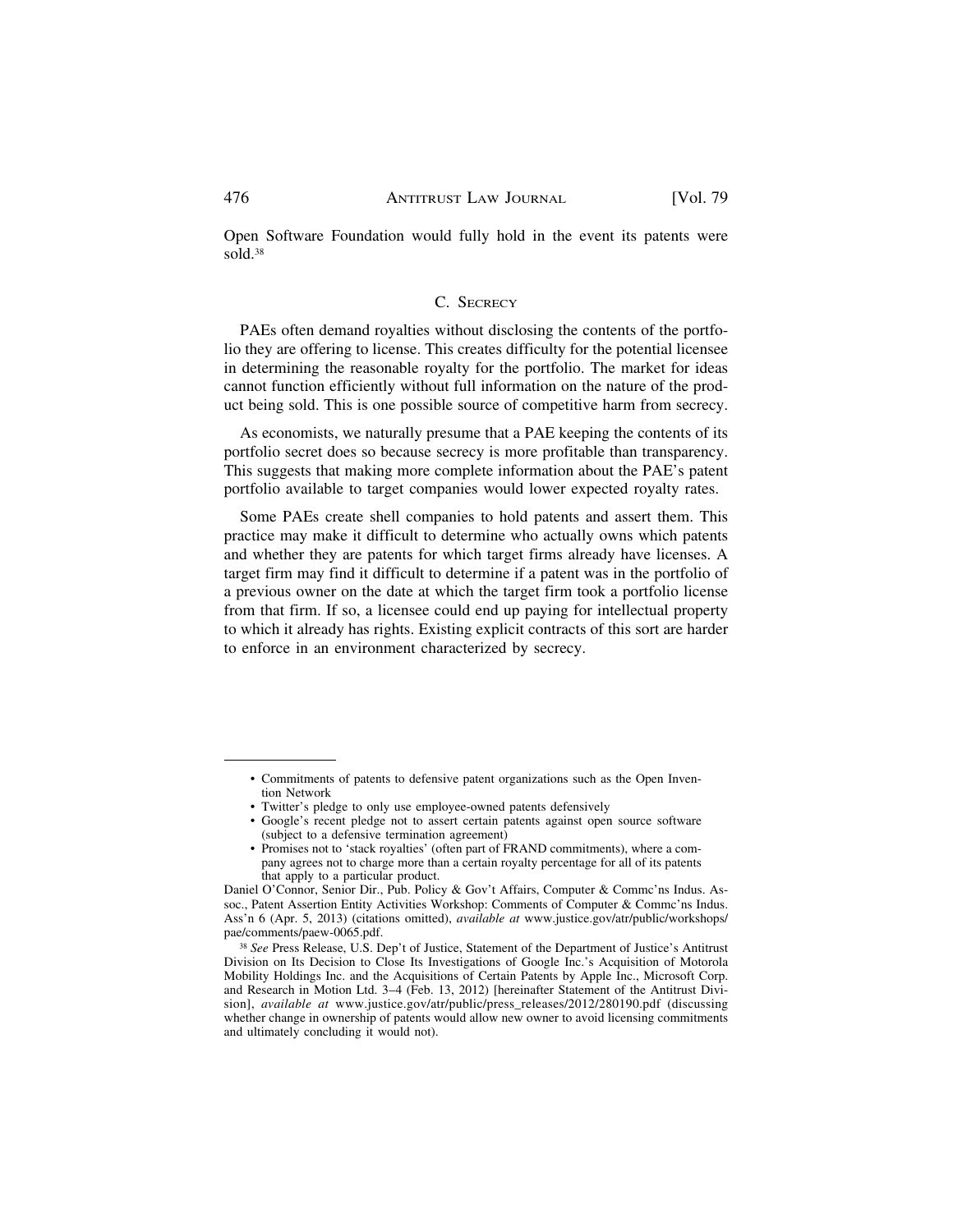#### D. EXCESSIVE DAMAGES AWARDS

### 1. *Stacking*

PAEs may be able to take advantage of the problem of royalty stacking. A PAE may demand what appears to be a reasonable royalty—before one considers royalties owed on the other patents that read on the same product or standard. This is a common problem in the information technology sector. It may be somewhat ameliorated in the case of non-PAE licensors who crosslicense and cooperate with others in the industry and have their own products at risk and so are less inclined to ask for disproportionate royalties. It may be difficult for a jury or judge to analyze the extent of stacking, since other patent owners are not present in the litigation. Judge Robart's recent *Microsoft v. Motorola* opinion<sup>39</sup> was refreshingly clear on this point: just because other patent owners have not yet extracted royalties and the stacking problem has not yet placed a heavy toll on the target products is not a reason to allow a patent holder to extract an unreasonable royalty.

#### 2. *Unreasonable Royalties*

The courts have continued to struggle with the difficult task of determining reasonable royalties in patent infringement cases. Unfortunately, the commonly-used *Georgia Pacific*<sup>40</sup> list of factors for the jury to consider is openended and unstructured.41 This unstructured approach creates a real risk that the royalties determined by the jury will greatly exceed the royalties that would have resulted from a negotiation taking place prior to the infringement. While the courts have made progress in this area, e.g., by limiting the situations in which royalties can be based on the total market value of the infringing products,42 they also have missed opportunities to make the determination of reasonable royalties simpler and more accurate.43

<sup>39</sup> Microsoft Corp. v. Motorola, Inc., No. C10-1823-JLR, 2013 WL 2111217 at 86 (W.D. Wash. Apr. 25, 2013).

<sup>40</sup> Georgia-Pacific Corp. v. U.S. Plywood Corp., 318 F. Supp. 1116 (S.D.N.Y. 1970).

<sup>41</sup> *See, e.g*., Daralyn J. Durie & Mark A. Lemley, *A Structured Approach to Calculating Reasonable Royalties*, 14 LEWIS & CLARK L. REV. 627 (2010).

<sup>42</sup> *See* LaserDynamics, Inc. v. Quanta Computer, Inc., 694 F.3d 51 (Fed. Cir. 2012) (holding entire market value formula is inappropriate when allegedly infringed patent does not drive demand for the entire product); Uniloc USA, Inc. v. Microsoft Corp., 632 F.3d 1292 (Fed. Cir. 2011) (same).

<sup>43</sup> Notably, the Federal Circuit has stated that it "is wrong as a matter of law to claim that reasonable royalty damages are capped at the cost of implementing the cheapest available, acceptable, noninfringing alternative." Mars, Inc. v. Coin Acceptors, Inc., 527 F.3d 1359, 1373 (Fed. Cir. 2008).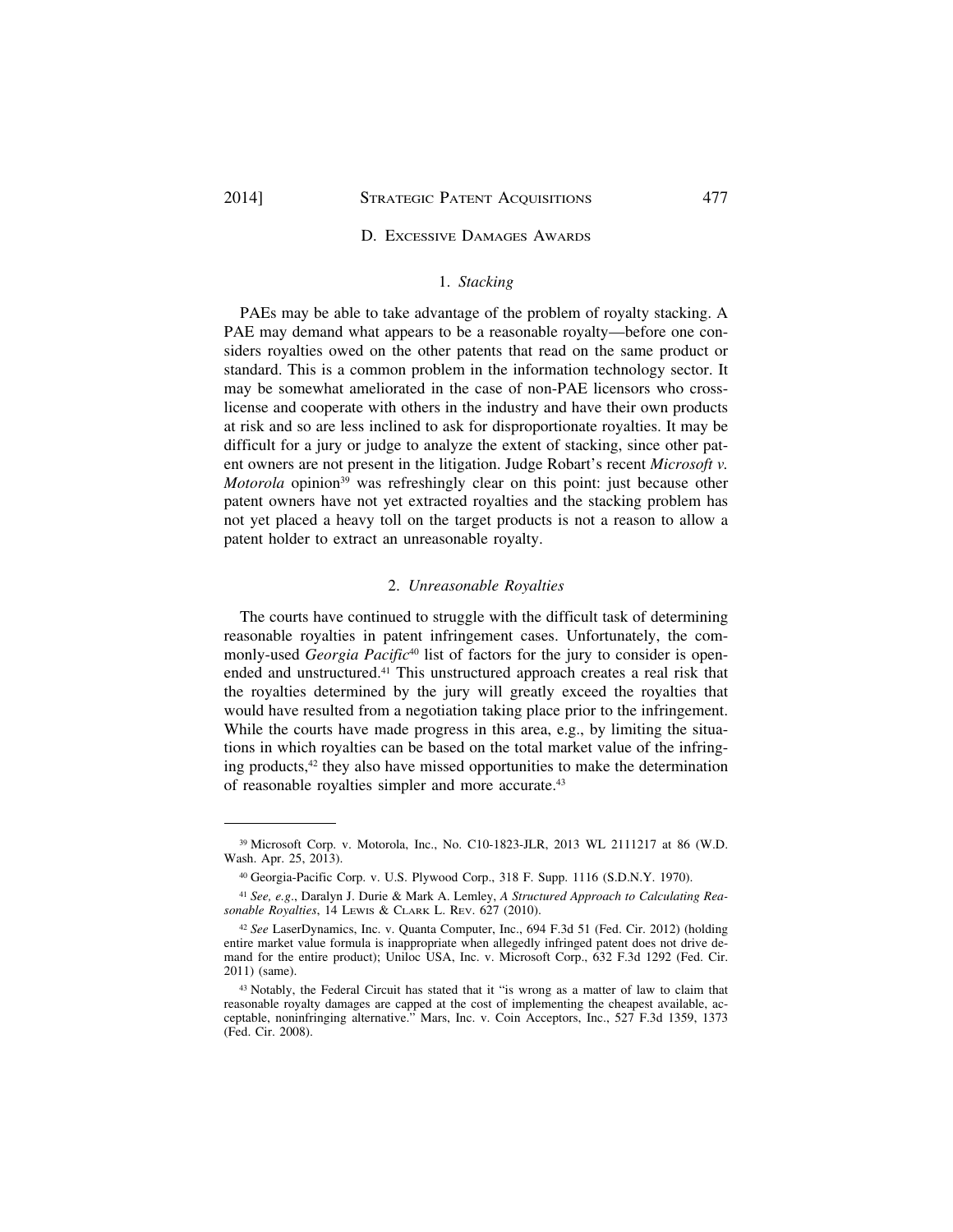#### E. SPAWNING PAES

A powerful weapon available to a PAE is to *create* a stacking problem as a strategic threat. This tactic requires a large portfolio that reads on the target product(s). A large portfolio may be divided into pieces and transferred to several other PAEs that the original PAE has incentivized to sue the recalcitrant target firm. The large size of the PAE's portfolio is critical here if many of the patents are of low quality and therefore less useful in court. For the strategy of spawning PAEs to be effective, the initial PAE must be able to give each successor PAE a credible threat. Each sub-portfolio must be large enough and strong enough that the successor PAE can credibly go to court based on its portfolio. Indeed, spawning multiple PAEs may make it possible to have a larger combined number of patents-in-suit than would have been possible for the original PAE. If each successor PAE is incentivized to litigate against the target company, the original PAE has created a royalty stacking problem that did not previously exist. In one scenario, the PAE has purchased the patents in small groups that were weak; prior to acquisition, the original patent owner did not have a strong enough portfolio of patents to cover the assertion costs. In this scenario, there is no royalty stacking problem in the but-for world.

# F. REPUTATION

An important complement to any of these tactics, critical to a successful PAE business model, is credibility in carrying through on outsized threats. The would-be licensee must believe the outsized threat to be a real possibility. If the PAE has developed a reputation for seeking high royalties, obtaining injunctions, or obtaining large awards in litigation, then threats to do so in the current negotiation are more credible to the potential licensee. Many feasible threats are self-enforcing, such as seeking royalties based on the total market value of the infringing products. Some threats, such as unleashing multiple PAEs on the licensee, could result in lower total royalties for the PAE, either because of the reduction in quantity sold (due to double-marginalization) or because the target firm may fail under the weight of the royalty demands.44

However, the risk that carrying through on the threat or litigation will be unprofitable for the PAE so far as this particular target is concerned may be acceptable to a PAE that operates in many sectors with many current and future licensees. Put simply, the PAE may find it profitable in the longer run to lose money on the target company if the PAE can establish a reputation for following through on its threats. The basic economics of reputation indicates that investing to establish reputation for toughness will likely be part of a

<sup>44</sup> Recall the example of the avatar business from the PAE Workshop. In three months, the firm was reduced from 70 to only a few employees. *See supra* text accompanying note 34.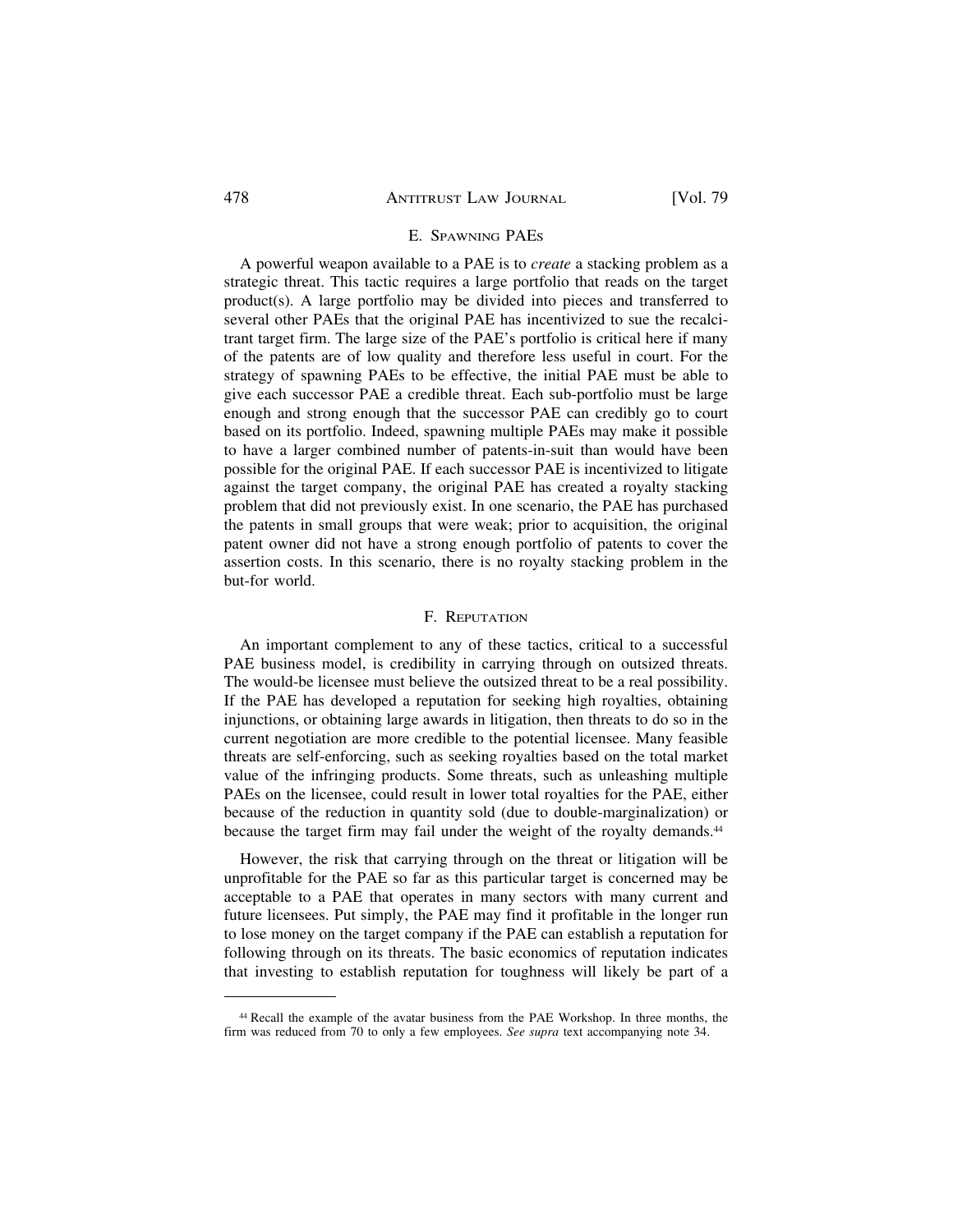successful PAE strategy.<sup>45</sup> This applies, for example, to bringing nuisance suits, which (by definition) are individually unprofitable for the plaintiff but can be profitable if they induce future targets to settle to avoid litigation costs.

#### III. THE EFFECTS OF PAES ON INNOVATION AND CONSUMERS

PAEs are specialists, a species that commands considerable respect from economists. The PAE business model is profitable precisely because PAEs are able to extract more value from the patents they acquire than were the previous owners. Economists generally welcome voluntary asset transfers, unless there is some basis to conclude that the private gains from trade driving the transfer do not correspond to a superior allocation of resources. We now study that question as it pertains to PAEs.

To illustrate the basic tradeoffs, consider the following two narratives.

• *Pro-PAE Narrative*: An inventor has discovered and patented valuable technology, but she lacks the assets to exploit it herself and is having difficulty finding downstream firms that can do so. She also is having difficulty locating downstream firms that have copied her technology and are not paying royalties. She sells her patent to a PAE that is skilled at finding downstream firms to which the technology can be transferred. The PAE also is good at locating unscrupulous firms that have copied the patented technology and are using it without paying, by hiding and by ignoring demand letters. The PAE also is skillful at negotiating reasonable royalties, in part due to its litigation capabilities. In this narrative, the PAE improves the functioning of the market for ideas, enhances returns to inventors, and promotes innovation.

• *Anti-PAE Narrative*: The PTO issues a software patent that is broad and vague but could be read to cover a small portion of code developed independently and embedded in high-revenue products or services sold by a downstream firm. Had the downstream firm known in advance about the patent, it could easily have selected an equally effective alternative approach that surely would not infringe. However, redesigning its products or services later to eliminate any chance that a jury might find them to be infringing would be expensive and time-consuming. The original patentee is not capable of effectively asserting it, or refrains from doing so for fear that the downstream firm will reciprocate with its own patent infringement action. The patent is sold at a low price to a PAE that is skillful at monetizing such patents, perhaps based on the chance of obtaining a very large damages award from the jury. The PAE is immune from any retaliatory patent infringement action. The PAE may also employ tactics such as threatening a patent infringement action just

<sup>45</sup> *See, e.g.*, Paul Milgrom & John Roberts, *Predation, Reputation, and Entry Deterrence*, 27 J. ECON. THEORY 280 (1982).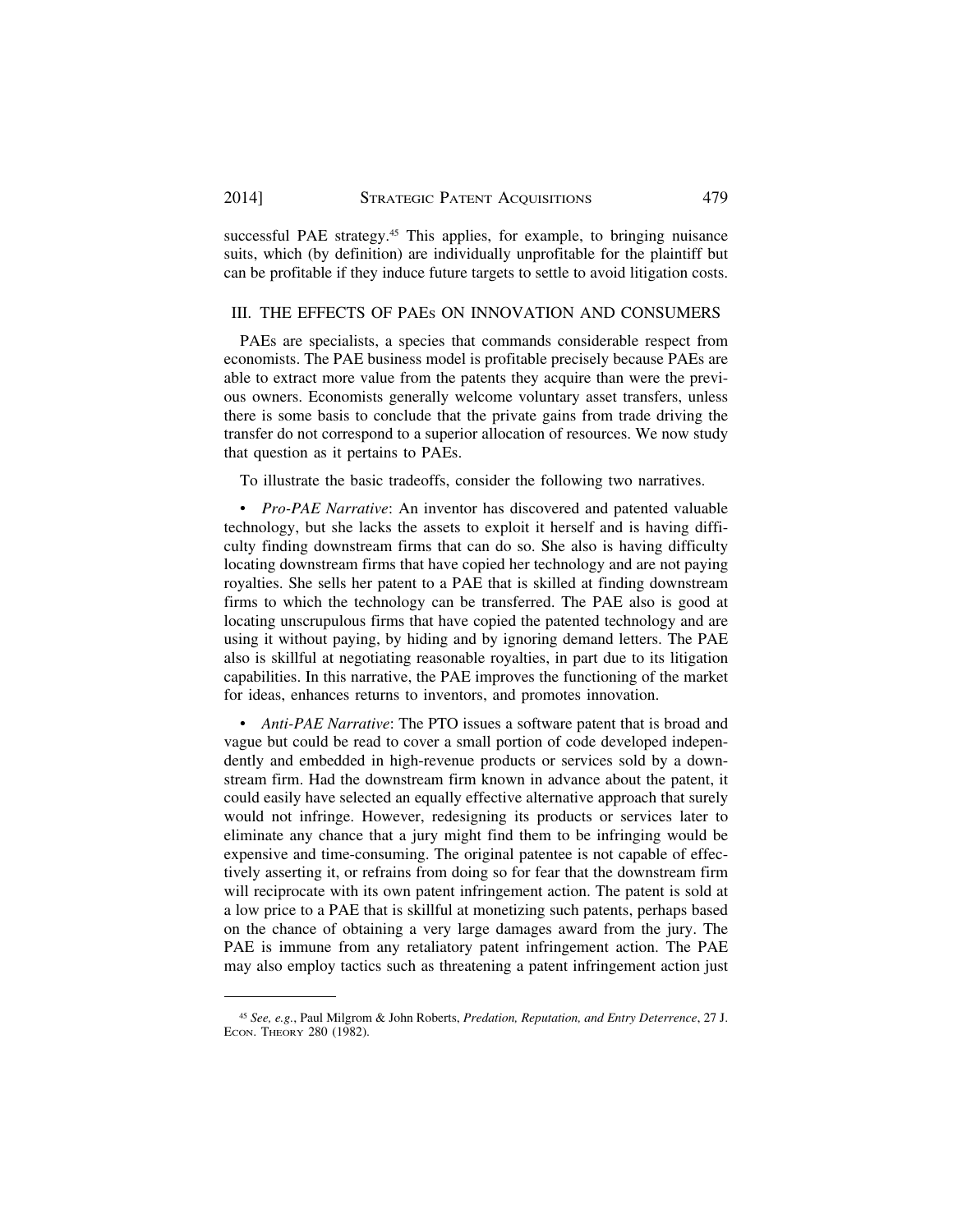before the target company seeks to go public, seeking an ITC exclusion order, and suing the target company's customers. As a result, the downstream firm bears costs, including royalties, far in excess of any value it receives from the original patentee or the PAE. In this narrative, the PAE imposes a tax on the downstream firm that harms consumers in the short-run and innovation in the long run.

We have no doubt that there are some real-world circumstances that look much like the pro-PAE narrative and others that look much like the anti-PAE narrative. An economic model combined with empirical evidence can help us move beyond these narratives and evaluate the overall impact of growing PAE activity on innovation and consumers.

#### A. ECONOMIC MODEL OF PATENT MONETIZATION

In the Appendix, we develop an economic model designed to illuminate these basic tradeoffs and distinguish between these two competing narratives. The model studies the effects on innovation and on consumers of *enhanced monetization*, which by definition means that the PAE can capture a greater share of the downstream firm's operating profits. In principle, as the narratives above indicate, the model allows monetization to help or harm consumers, depending on the strength of various factors in the environment. For example, suppose an important reason that PAEs stimulate innovation is by channeling money to small inventors who then have a greater financial incentive to innovate. Our model has a parameter,  $[1 - \alpha]$ , that represents the proportion of PAE license revenue that reaches the inventor. If this proportion is very small, the financial incentive to the would-be innovator is also very small. This in turn means the incentive to innovate is small and therefore the benefit to consumers from this effect is also small. Our model provides a condition that balances the costs and benefits of enhanced monetization.

We show that enhanced monetization is more likely to *promote* innovation and benefit consumers, the larger is:46

- the share of the cost the PAE imposes on the downstream firm that is paid to the original patentee.  $[1 - \alpha]$
- the responsiveness of the original patentee's R&D investments to receiving royalty income via the PAE, i.e., how strongly the patentee

increased monetization reduces welfare if  $(1-\alpha)\frac{dx/x}{d\sigma^r}[\varepsilon_{1x}+\varepsilon_{ss}\frac{S}{V}]\leq \frac{dy/y}{d\sigma^M}[\varepsilon_{s} \frac{S}{V}]+\alpha$ .

<sup>46</sup> The variables in brackets are those used in the model in the Appendix. The conclusions reported here are captured in the inequality at the very end of the Appendix, which states that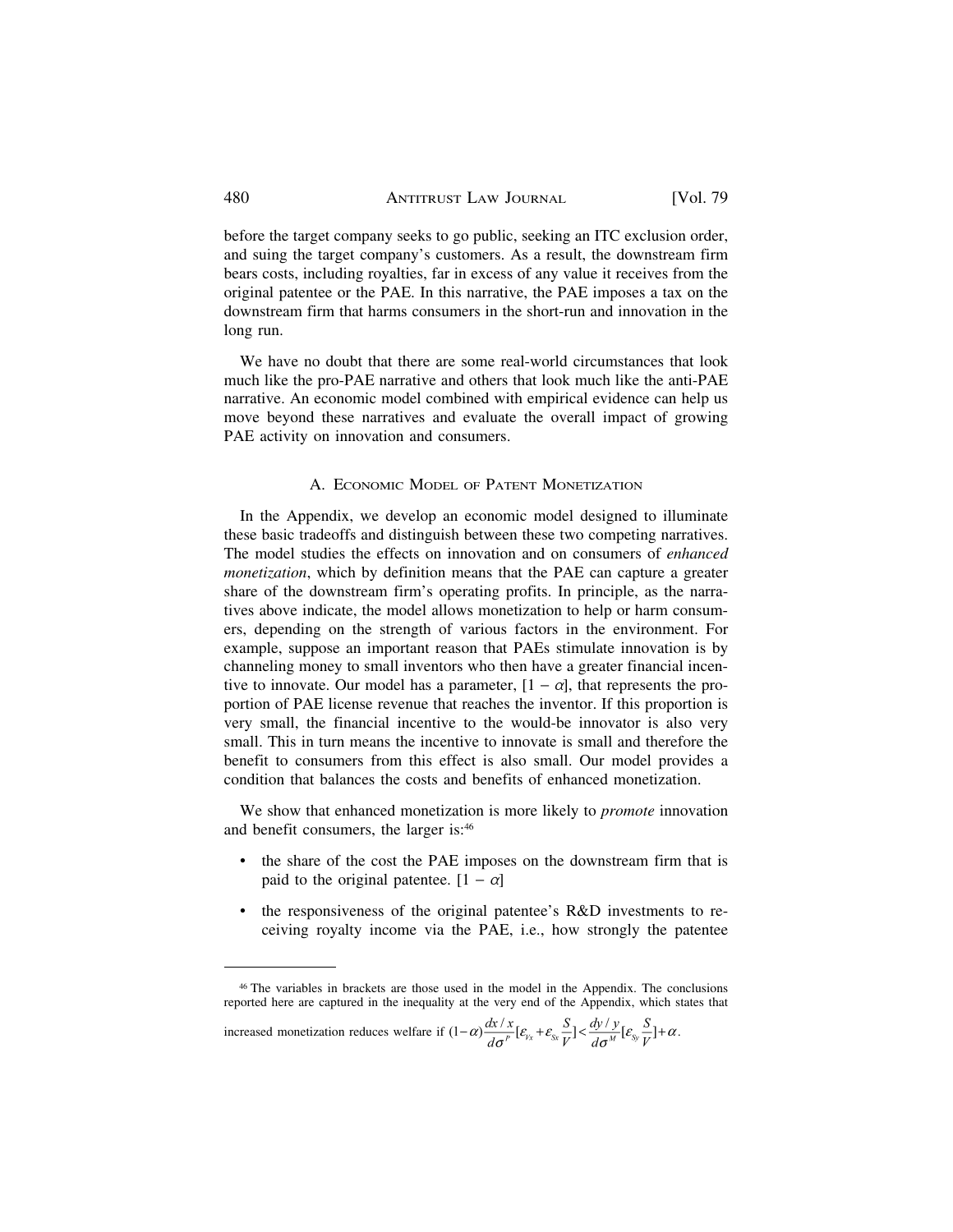increases its innovative output in response to an increase in royalty

income.  $\left[\frac{dx/x}{d\sigma^P}\right]$ 

- the spillover (i.e., the positive externality that is not included in the value of market exchange) from the original patentee's R&D efforts to the downstream firm's profits. Internalizing this positive externality is a benefit of monetization.  $[1 - \varepsilon_{V_{\chi}}]$
- the spillover (again, above and beyond price paid) in the form of consumer benefits resulting from the original patentee's R&D. If consumers benefit from the patentee's innovative activity, and if that benefit is not fully captured in the price of the product, then there is an additional benefit to monetization.  $[\varepsilon_{S_Y}]$

Enhanced monetization is more likely to *deter* innovation and harm consumers, the larger is:

• the reduction in the downstream firm's investment in its own products due to payments to the PAE. The manufacturer may reduce its efforts to invent new versions of its product, $47$  or to invent entirely new products, because these investments earn a lower rate of return due to the pay-

ments to the PAE. 
$$
\left[\frac{dy/y}{d\sigma^M}\right]
$$

- the consumer benefit resulting from the downstream firm's investments in its own products. Again, all consumers may not pay their full valuation for the final product. If consumers get consumer surplus from new products and if investment in those has declined due to the PAE, this is a welfare loss.  $[\varepsilon_{Sv}]$
- the share of the cost the PAE imposes on the downstream firm that goes to cover legal fees and other transaction costs, i.e., the leakier is the bucket transferring money from downstream firms to patentees, the less incentive for increased innovation that benefits all parties.  $\lceil \alpha \rceil$

In the Pro-PAE narrative, the original patentee discovered a valuable invention that generated positive spillovers for the downstream firm as well as significant consumer benefits. Furthermore, PAE enforcement activities are reasonably efficient, so a large share of the costs imposed on downstream firms are returned to the original patentee. With this configuration of variables, enhanced PAE monetization tends to promote innovation and benefits consumers.

<sup>47</sup> *See, e.g*., Catherine Tucker, Patent Trolls and Technology Diffusion (Apr. 14, 2014) (unpublished manuscript), *available at* papers.ssrn.com/sol3/papers.cfm?abstract\_id=1976593.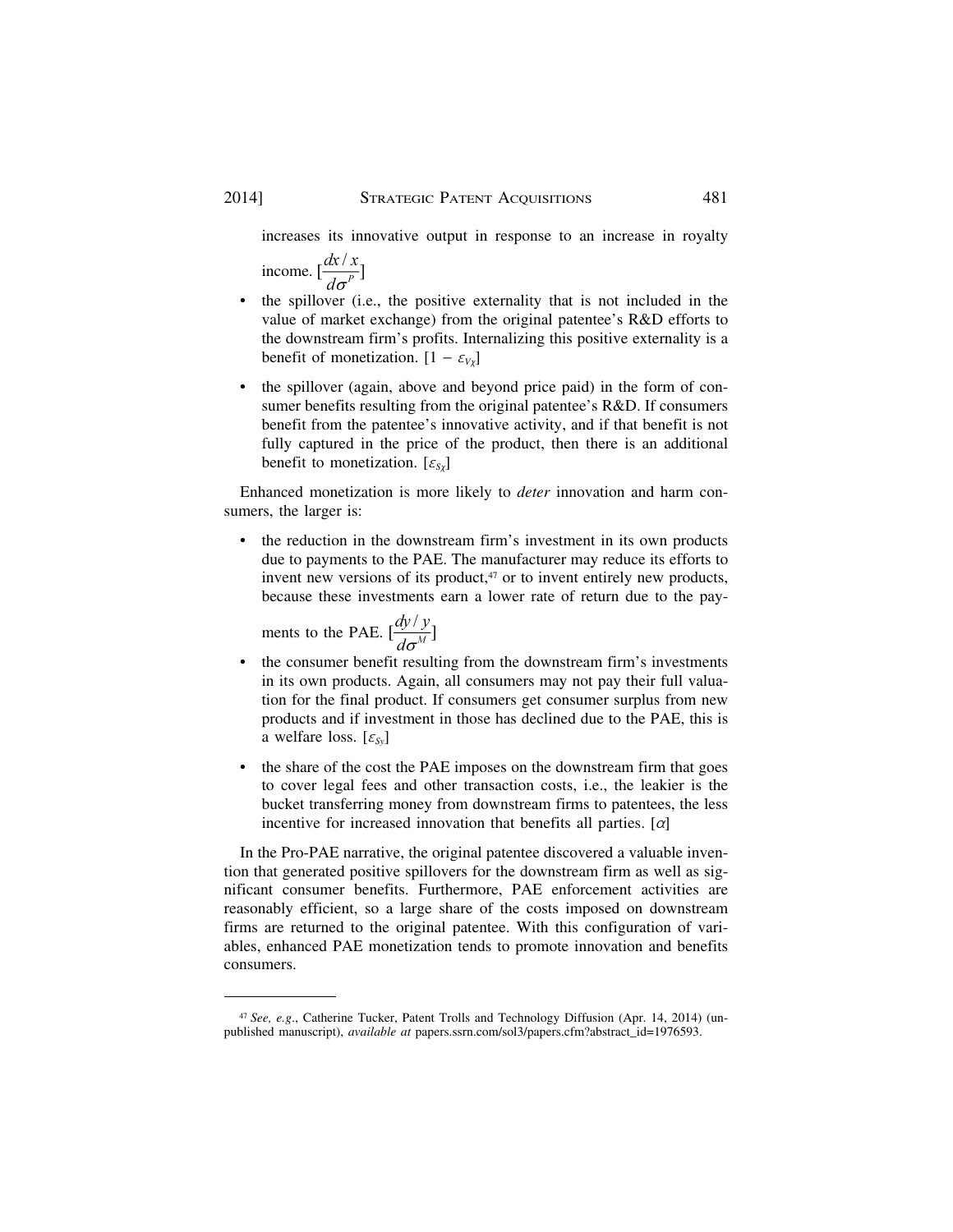In the Anti-PAE narrative, the original patentee's invention generated few if any spillovers to the downstream firm or consumers, yet the patent is strong enough to impose significant costs on the downstream firm. The downstream firm's investments benefit consumers, but those investments are discouraged by PAE costs. Worse yet, only a small fraction of those PAE costs make their way back to the original patentee. With this configuration of variables, enhanced PAE monetization tends to discourage innovation and harm consumers.

#### B. EMPIRICAL EVIDENCE

The empirical evidence on PAEs, taken as a whole, supports the conclusion that enhanced monetization by PAEs is discouraging innovation and harming consumers. This is the same conclusion recently reached by the Obama Administration, which stated: "A review of the evidence suggests that, on balance, such patent assertion entities (PAEs) (also known as 'patent trolls') have had a negative impact on innovation and economic growth.<sup>748</sup>

First, the available evidence indicates that a relatively small share of the costs imposed by PAEs on targets is returned to the original patentees.49 In other words, the transfer of funds from allegedly infringing downstream firms to patentees is done using a very "leaky bucket." Transferring funds using a very leaky bucket is only beneficial if the marginal impact of greater funds on innovation is far larger for those receiving the funds (here, patentees) than for those providing the funds (here, downstream firms).

However, we have seen no evidence indicating that the R&D investments by patentees are far more responsive to future royalty income received via PAEs than the R&D investments made by downstream firms are to the costs PAEs impose upon them. Nor have we seen evidence indicating that the investments undertaken by patentees whose patents are later sold to PAEs are far more beneficial to consumers than are the investments undertaken by the firms targeted by those PAEs. Indeed, in cases where the original patentee's operating business failed and the patent was sold to a PAE and then asserted against a downstream firm with large revenues, we would expect the opposite to be true.

Therefore, given how leaky the PAE bucket is, for enhanced PAE monetization to promote innovation and benefit consumers would require that the investments undertaken by patentees who later sell their patents to PAEs gen-

<sup>48</sup> EXECUTIVE OFFICE OF THE PRESIDENT, PATENT ASSERTION AND U.S. INNOVATION 2 (2013), *available at* www.whitehouse.gov/sites/default/files/docs/patent\_report.pdf.

<sup>49</sup> *See* James Bessen & Michael J. Meurer, *The Direct Costs from NPE Disputes,* 99 CORNELL L. REV. 387 (2014); James E. Bessen, Jennifer Ford & Michael J. Meurer, *The Private and Social Costs of Patent Trolls*, REGULATION, Winter 2011–2012, at 26.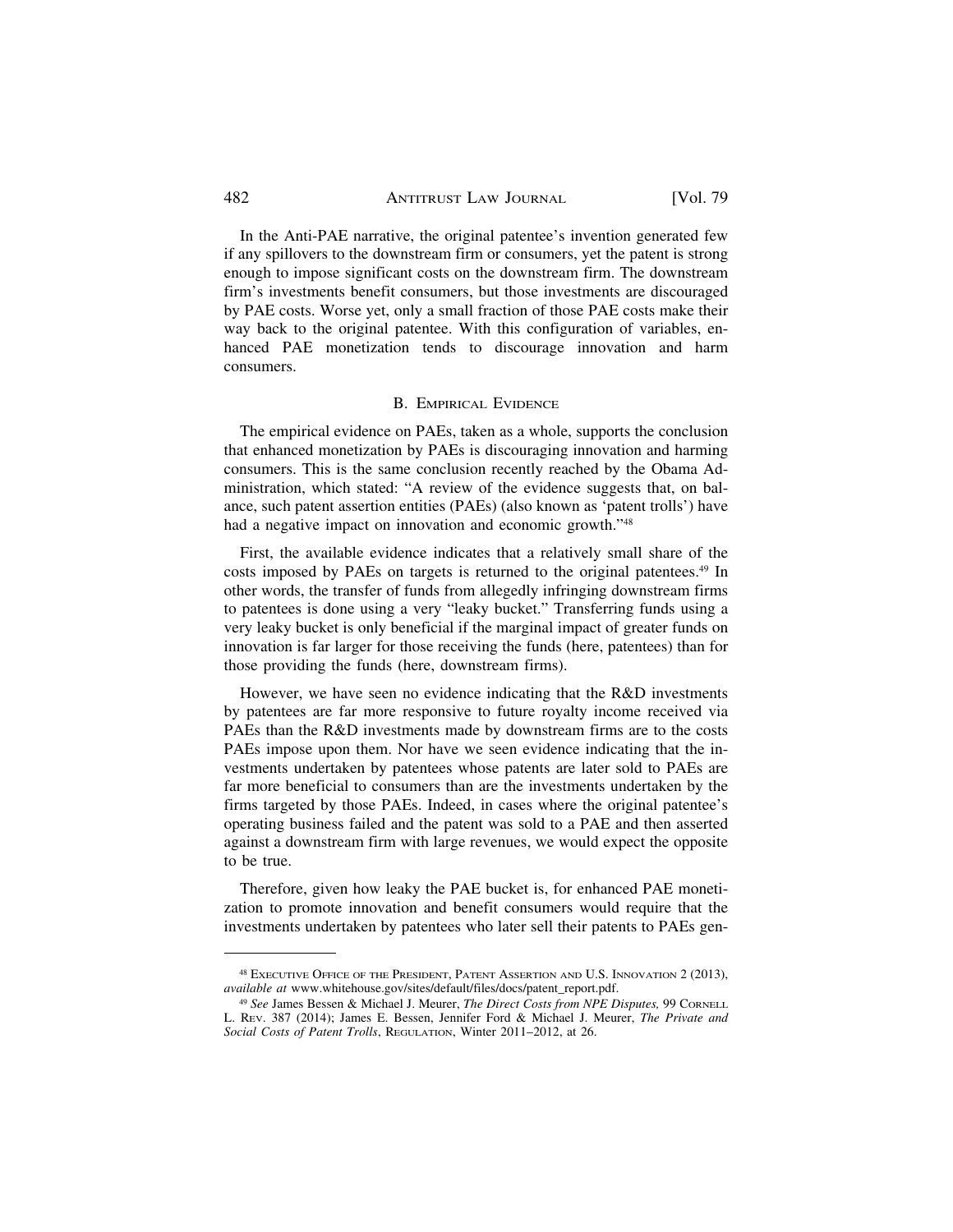erate very substantial spillovers to downstream firms. Spillovers from patentees to subsequent implementers certainly can be substantial when downstream firms build on important inventions discovered by patentees that would not otherwise be made until much later, if ever. But there are no such spillovers in situations where downstream firms develop their own technology only to be subject later to patent infringement claims. In particular, if the downstream firm independently invented the technology or solution, without any copying or technology transfer from the patentee, then these spillovers are zero. In general, our conversations with experts and our reading of the literature suggests that the spillovers associated with software patents are quite  $low.50$ 

These empirical regularities—a low share of funds channeled to patentees, patentees who are not more productive at innovation than manufacturers, and little or no technology transfer done by PAEs—all tend to make the "monetization is good" condition fail. If the data show that additional PAE monetization discourages innovation and harms consumers, then payments to PAEs far in excess of reasonable royalties lessen competition.

Embedded in our economic model are two types of competition, both of which are hindered. First, royalties in excess of the value of the technology being licensed may well cause the downstream firm to raise its prices, thereby harming consumers. Second, innovation will be discouraged if market participants are not being competitively compensated for their R&D investments. When the PAE takes a share of the downstream firm's profits that exceed the value of the licensed technology, the downstream firm's share of its own operating profits is necessarily reduced, making it impossible for the downstream firm to receive the competitive return associated with the risk it takes and the investment it makes. If the downstream firm rationally anticipates holdup by the PAE, it will invest in fewer, or different, products than in the absence of the PAE. For example, if a PAE has developed a portfolio to target a particular industry, a new entrant into that industry may be deterred from selling its product or may alter its product to avoid the PAE "tax." In such a case, the products offered will not be those that a competitive market would generate.

### C. IMPLICATIONS FOR STRATEGIC PORTFOLIO ACQUISITIONS

The *raison d'être* of PAEs is to enhance the monetization of the patents they acquire. Our Pro-PAE and Anti-PAE narratives illustrate that enhanced

<sup>50</sup> The available empirical evidence suggests that a very small fraction of patent infringement cases involve defendants who have copied the patented technology from the patentee as opposed to unintentional infringement such as independently developing similar technology. *See* Christopher A. Cotropia & Mark A. Lemley, *Copying in Patent Law*, 87 N.C. L. REV. 1421 (2009).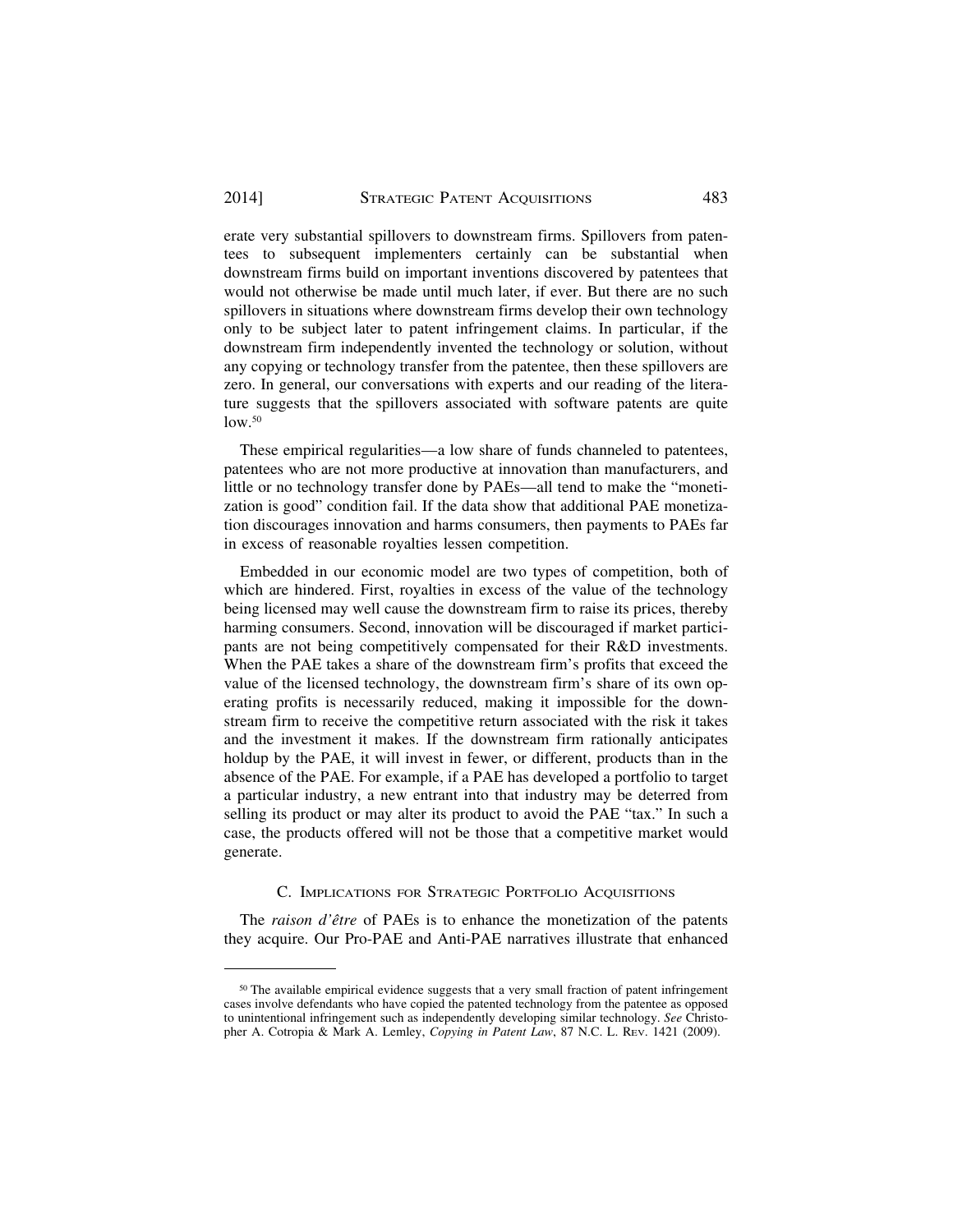monetization can promote innovation in some circumstances and harm innovation in other circumstances. Our economic model provides a framework for making these distinctions. Using the framework provided by our model, we read the empirical evidence as supporting the conclusion that enhanced monetization by PAEs, *overall*, is discouraging innovation and harming consumers.

This suggests that patent acquisitions by PAEs, a central element of their monetization strategy, often discourage innovation and harm consumers. However, the analysis in this Part of the article is rather general.<sup>51</sup> We have not distinguished here between different types of patent portfolios, sellers, or buyers. When a given transaction is evaluated in practice, these particulars will rightly receive close attention.

In the remainder of this article we show how to apply our general framework of PAE monetization—the outsized threats discussed in Part II and the evaluation of economic effects in Part III—to several types of transactions involving patent portfolios. Importantly, when these transactions have the characteristics highlighted above—especially a very leaky bucket with little or no technology transfer—our model demonstrates that PAEs cannot point to increased innovation as a procompetitive benefit that could offset other harms.

### IV. SALES OF PATENT PORTFOLIOS

#### A. TYPES OF SELLERS

As with merger analysis, the likely economic effects of the sale of a patent portfolio depend on differences between the business model and the other assets owned by Firm A, which is selling the portfolio, and Firm B, which is buying the portfolio. Before looking at different buyers, we discuss different sellers/status quo situations regarding the patent portfolio of Firm A.

Acquisition-specific harm requires a change in market outcomes: one such change might come about due to a difference in the nature of the licensing behavior and plans of the buyer versus the seller of the patents. We have in mind four general scenarios that could describe Firm A's use of the patents: (a) they are not being asserted, perhaps because the owner is not skilled at identifying target companies and/or pursuing them for royalties or litigating against them, or perhaps because the patents are so weak that the owner, lacking scale, does not find assertion profitable; (b) they are not available for license; (c) they are being bartered, either in the form of détente or a cross-

<sup>51</sup> Our overall assessment of the effects of enhanced PAE monetization is somewhat analogous to the statement that highly concentrating mergers on the whole are likely to lead to a lessening of competition. Even if one accepts this proposition as having a sound basis in economic theory and empirical evidence, merger enforcement can still benefit by looking at such mergers on an individual basis to determine their likely effects.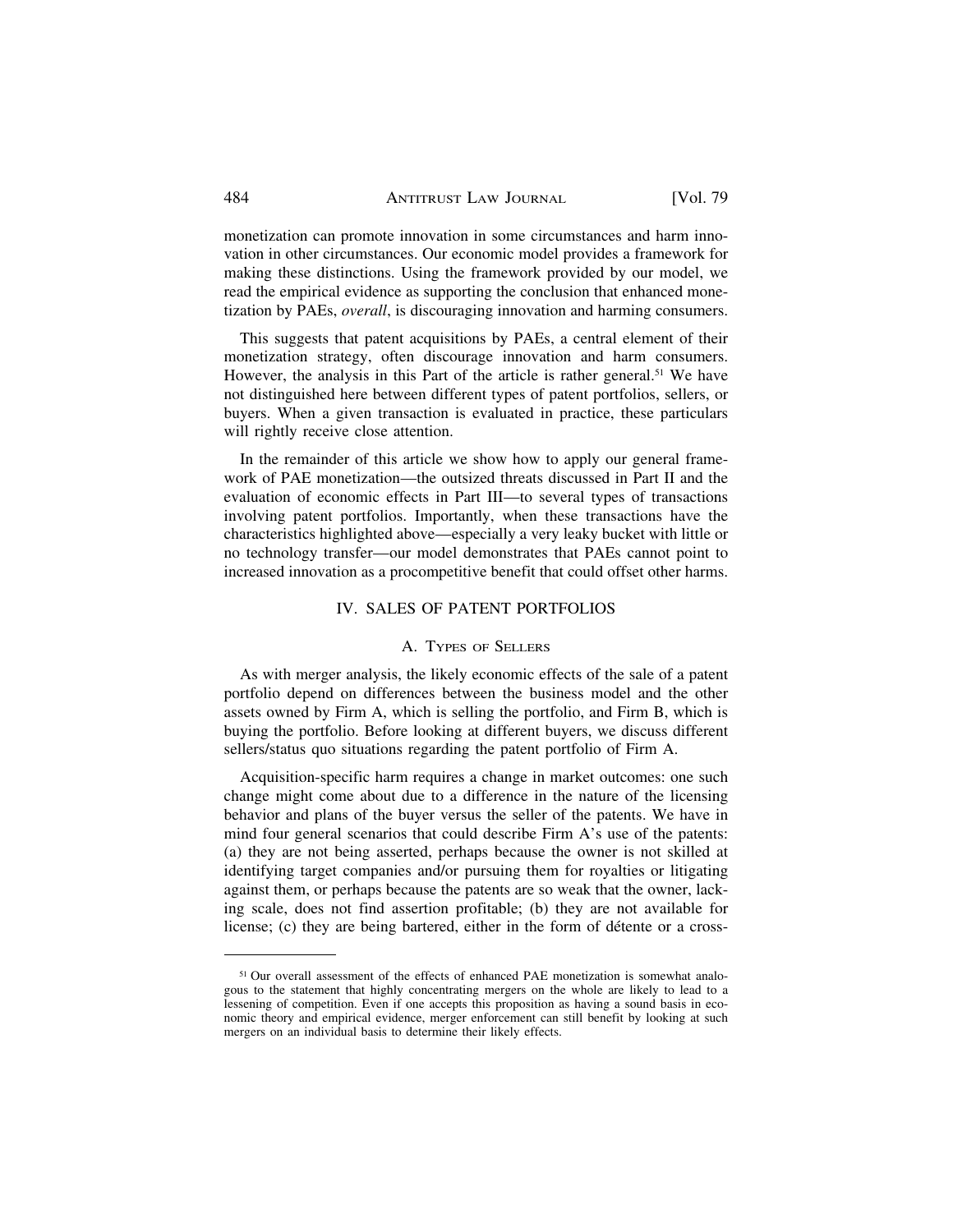license, giving Firm A design freedom rather than royalty income; or (d) they are (or will be) earning reasonable royalties. We focus here on categories (a), (b) and (c), treating (d) as the baseline.

In scenario (a), where the patents are not being asserted, downstream firms lack licenses to some of the patents in the portfolio Firm A is selling. This is a common circumstance that can arise for a number of reasons, most commonly because the patents may be so weak and vague that Firm A has not previously asserted them. Yet Firm B may have capabilities and economies of scale that would allow it to seek royalties in an efficient way. For example, Firm A could be an individual inventor who has patented a few weak software patents and has little ability to find potential licensees or negotiate with them. Furthermore, if the patents have a high likelihood of being invalid or not infringed, the individual inventor may not find it profitable to initiate litigation to attempt to force potential licensees to pay royalties. A sale of these patents to Firm B might cause royalty rates to increase from zero to a reasonable level. While such an increase raises marginal costs to licensees, those licensees were arguably using a valuable input for free when Firm A was not asserting. If the patent acquisition by Firm B causes users to pay a reasonable royalty, we consider that beneficial in terms of innovation and long-run consumer welfare. However, if Firm B is able to obtain excessive royalties, this would create harm of the type discussed above.

In scenario (b), Firm A may simply have refused to license to downstream firms that value the patented technology. In this situation, knowledge of both firms' business models is important. The most common reason Firm A may have refused to license is that the technologies are critical to Firm A's product which it wants to remain differentiated from competing products. Suppose Firm B makes the same type of product as Firm A. If B were to acquire the patents, it might mimic Firm A's strategy by using them to enhance its own product and not license them to others. The licensing environment for other parties would be unchanged. Alternatively, if Firm B is a PAE, a strategy of refusing to license would not make sense as a revenue model. Rather, Firm B will seek to earn royalties from the patents it has acquired. As above, these royalties could be at a reasonable level, or Firm B might use outsized threats to extract excessive royalties.

In scenario (c), where the patents are offered in barter, implicit royalties earned by Firm A are likely to be related to Firm A's other assets. For example, Firm A may operate in an industry where cross-licensing is common, where partners have valuable patent portfolios, and where opportunities to cooperate on complementary products are common. In such a case, Firm A will find cross-licensing to be strategically attractive and may value those benefits more than the cash it could generate from its patent portfolio. When it sells its patents to Firm B, the new owner may not be in that same situation; in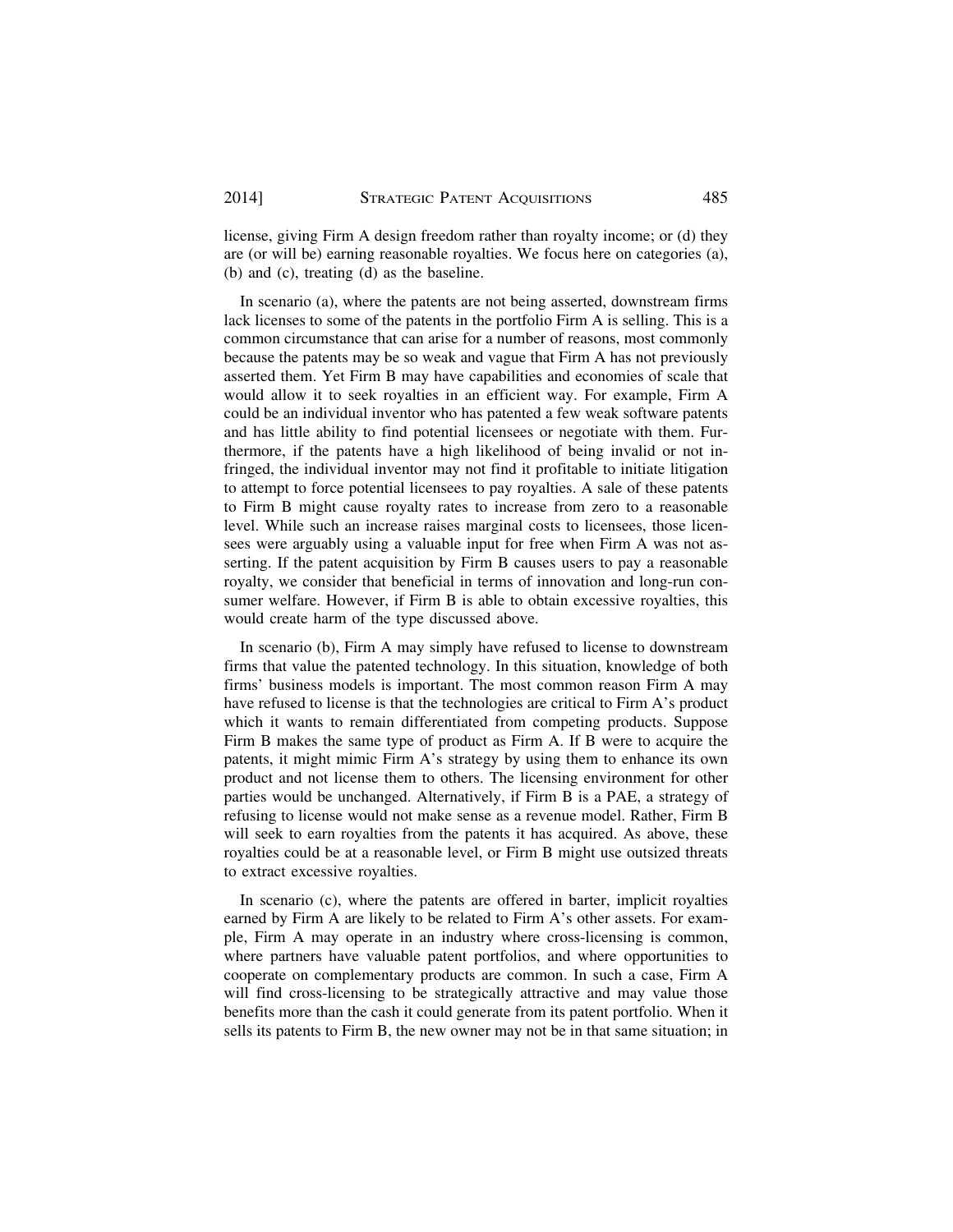particular, a PAE has no need for design freedom and will place no value on a cross-license. Therefore, we can predict that the PAE will end the practice of cross-licensing and instead charge royalties for the technology.

Some downstream firms may have already licensed the patents, or a subgroup of them, from Firm A. If Firm B keeps the contents of its patent portfolio secret, these downstream firms may not realize they are already licensed and may therefore pay for a license that is duplicative. Sorting out effects can become especially complex when Firm A owns a broader group of related patents than is contained in the portfolio being sold. This includes the case where Firm A is splitting up its portfolio, keeping part and selling part to a PAE.

# B. TYPES OF PATENT PORTFOLIOS BEING ASSEMBLED

As usual when patents are involved, we need to look at upstream technology markets (the markets where these patents are licensed) and at downstream product markets (the markets for products using the patented technology). Ultimately, we are interested in the impact of strategic patent acquisitions on downstream product prices, variety, and innovation.

In this Section we discuss several different types of patent portfolios. Naturally, the effect of a patent portfolio changing hands depends upon the patents in that portfolio and how they relate to other patents owned by the selling and buying parties. We are especially interested in portfolio acquisitions designed to create the type of outsized threats discussed above. One may need to look at a series of patent acquisitions, not just one in isolation, to determine how the resulting patent portfolio is being used and the effects of those acquisitions.

### 1. *Many Unrelated Patents*

The simple act of acquiring a large number of patents may not create any economic harm of the type discussed in this article. Suppose the acquiring PAE were to purchase hundreds or even thousands of randomly selected, unrelated patents. Given the huge number of existing U.S. patents, many of which are weak and vague, it is unlikely that this PAE would own very many patents that plausibly read on products in any given technical or product area. Such a portfolio would not be very effective in allowing the PAE to credibly threaten a downstream firm with holdup, since most patents would simply be irrelevant to that firm. The accumulation of unrelated patents, even in large numbers, does not enhance their market power.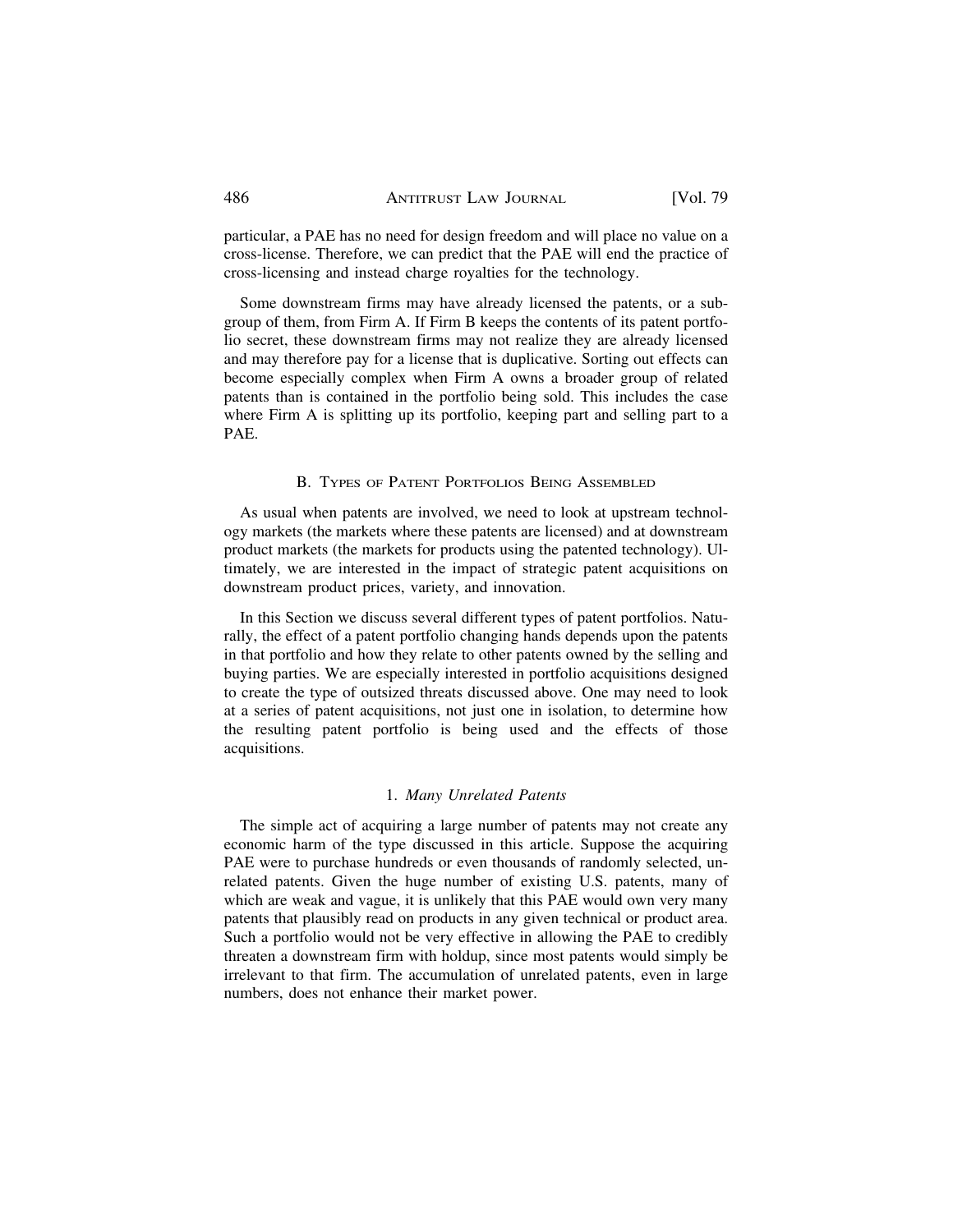# 2014] STRATEGIC PATENT ACQUISITIONS 487

# 2. *Related Patents Selected to Read on the Same Products*

A more realistic scenario involves the PAE carefully selecting patents to purchase that read on a target product or product line. The target products may be specific to one firm or to several firms in one industry. Naturally, PAEs are more likely to target successful products, i.e., those earning substantial revenues. The selected patents may not be substitutes or complements in the technical sense, but they are related in the sense that they may plausibly read on the same product. The accumulation of a large number of related patents may allow for successful outsized threats against the target products or product lines. The patents may cover very different aspects of the product (e.g., hardware vs. software). They may even comprise a significant fraction of patents in a particular technology area.

Searching for successful products and then purchasing patents that might read on those products turns the normal process of technology transfer on its head. In the classic technology transfer scenario, the patentee who has discovered a valuable technology transfers that technology to licensees who then, one hopes, develop successful products using the patented technology. In contrast, the PAE strategy starts by identifying products that are already successful and then seeks patents that can be asserted against those products. This is an explicitly ex post strategy based on outsized threats.

#### 3. *Patents Covering Substitute Technologies*

The PAE may purchase patents covering the actual technology used by target products and the most promising design-around technologies for those same products. If a target firm were to attempt to choose another technology for its product, it might find that the PAE also has patents that read on the most promising alternatives. These types of acquisition are effectively horizontal mergers in technology markets. By purchasing a large share of all the patents reading on a product or product line, along with the most promising design-around alternatives, a PAE may be able to acquire monopoly power in the relevant technology market.

The relevant technology markets may involve ex ante technology substitution (at the time the products were designed) or ex post substitution (after the products have already been designed). Normally, a downstream firm's options are more restricted once it has committed itself to certain product designs. Therefore, ex post technology markets are narrower than ex ante technology markets, making it easier to accumulate market power in the ex post markets.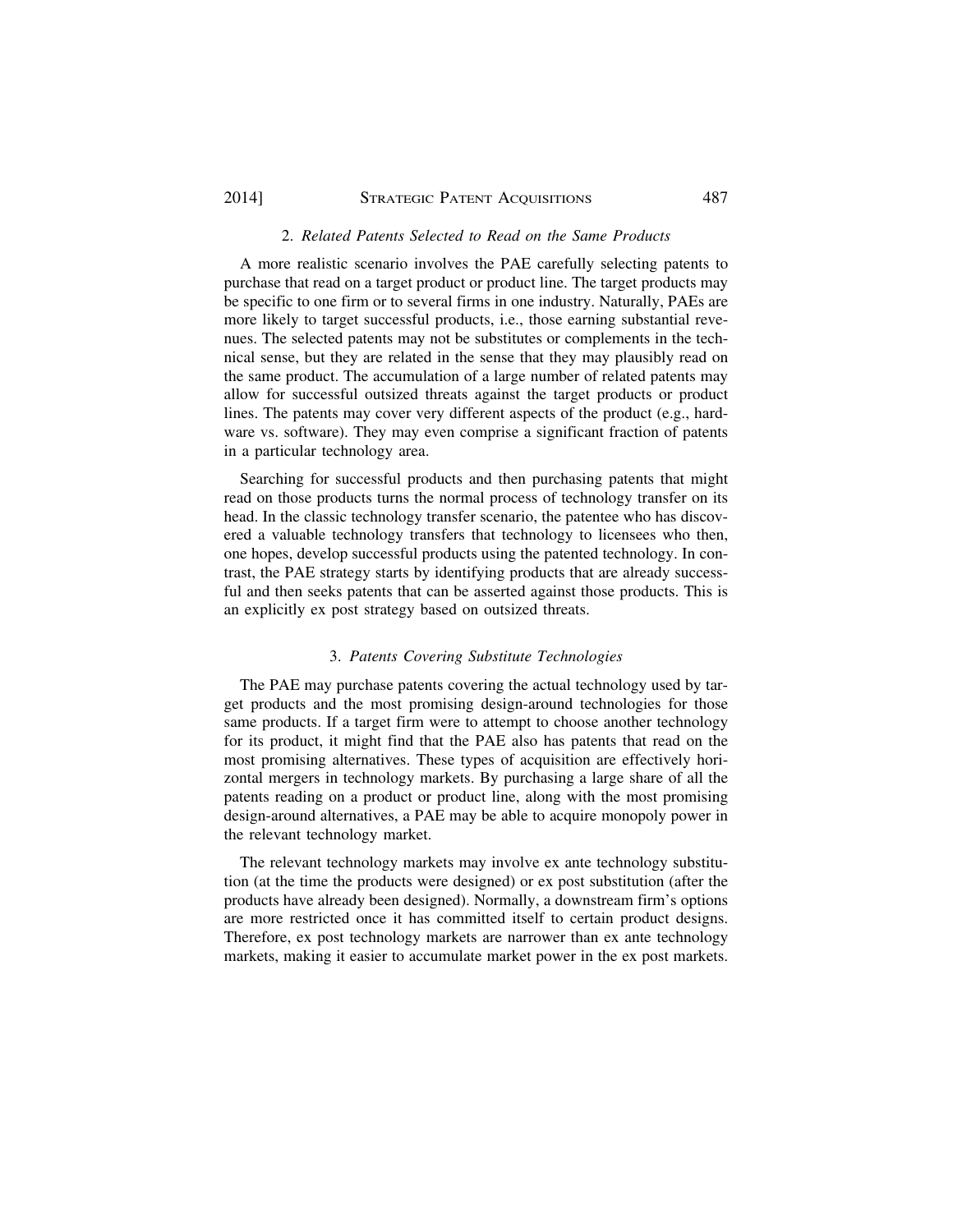# V. BUYERS OF PATENT PORTFOLIOS

# A. PURE PAES

Our first fact pattern involves Firm A selling its portfolio to a stand-alone PAE.<sup>52</sup> In the simplest case, there is just one such transaction, although the reasoning can easily be extended to cover the case where the PAE is aggregating related patents from multiple sources. Perhaps the PAE has capabilities, knowledge, and scale that simply make it more effective at licensing the patents. As noted above, a sale to a specialist who is effective at licensing IP is not, without further details, a competition problem.

However, suppose that the business model of the PAE is to increase profits from the portfolio by devising and making outsized threats against potential licensees, which it will drop in exchange for payment of supracompetitive royalties. This forces us to ask: Why would Firm A not engage in the same behavior? Our discussion of how PAEs engineer outsized threats explains how the transaction can increase the likelihood of outsized threats leading to supracompetitive royalty rates.

First, Firm A may not have the scale or ability to assert the patents at all. Second, Firm A may be constrained by having its own products on the market that are also exposed to the threat of injunction or exclusion. If Firm A pursued an injunction against a licensee, that licensee might locate suitable patents of its own and retaliate with an injunction against Firm A. In this situation, the injunction tactic becomes much less effective. A PAE on the other hand, does not face product market retaliation of any kind.

Third, the PAE is not bound by implicit contracts and may be able to find loopholes in explicit contracts that allow it to charge higher royalties. Such behavior on the part of a practicing entity might hurt its reputation with trading partners going forward. Retaliation, or "blowback" from downstream firms in other areas that Firm A values, such as joint product development or lobbying, would constrain Firm A but not the PAE.

In addition, Firm A may not be able to conceal the extent of its portfolio or hide its patents in shell companies as effectively as the PAE. If Firm A has been an operating company for some time and has filed for patents, participated in SSOs, released products, and generally been open about its technology strategy, concealment will be more difficult.

Some of the other outsized threats we discussed above are inefficiencies associated with litigation, such as the risk of whole product royalties, the risk

<sup>52</sup> Scenario C from the DOJ/FTC PAE Workshop provided a simple example along these lines. *See PAE Workshop Transcript*, *supra* note 34, at 180–85.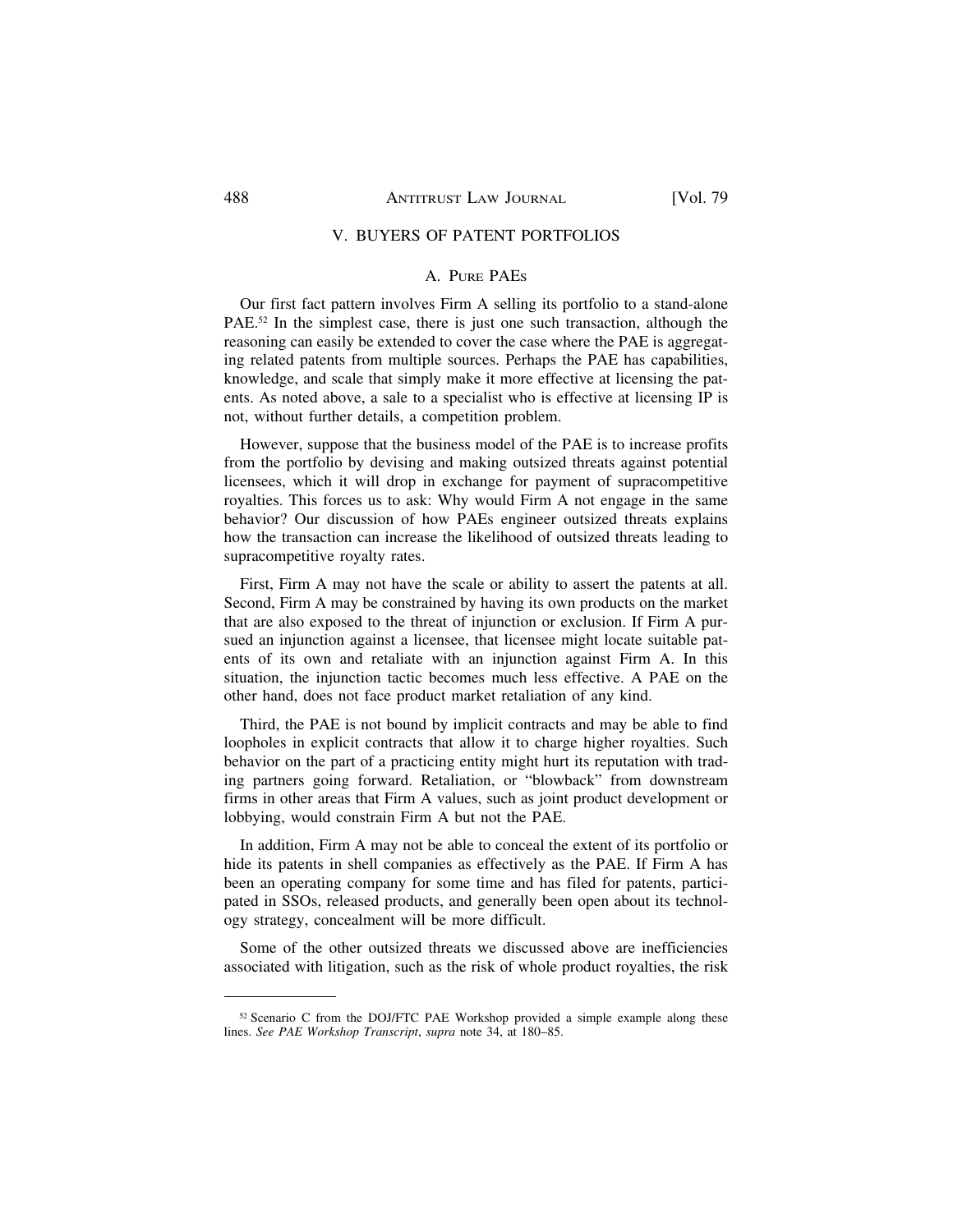to customers, and so forth. Firm A may be willing to litigate, in which case it will be similar to the PAE. However, Firm A's industry may be in a state of détente with regard to patent litigation, which would prevent it from monetizing its patents.

For all these reasons, we expect a portfolio transfer from Firm A, a practicing entity, to a pure PAE to result in additional monetization of the patents, very possibly leading to payments in excess of reasonable royalties. Based on our general analysis above, such excessive royalties raise prices in the short run and discourage innovation in the long run, resulting in less effective competition in the sector.

#### B. HYBRID PAES

Hybrid PAEs are those having contractual relationships with downstream firms. These relationships can take various forms. For example, a hybrid PAE may have an agreement to share with a downstream firm the revenues earned by asserting the patents. Alternatively, a hybrid PAE can take the form of a joint venture between a pure PAE and a downstream firm. Under this form, when the joint venture acquires the patents, the downstream firm retains a license for itself and perhaps for other parties it favors, such as its platform partners. The joint venture is then incentivized to assert the patents against the rivals to the downstream firm.

# 1. *Patents Acquired from Outside the Industry*

We first consider the case in which the hybrid PAE is acquiring patents from outside the downstream firm's industry. For example, the PAE may identify a concentrated market with high revenues and then approach one downstream firm in this industry to "invest" in a "fund" in its industry. The PAE's financial contribution and the downstream firm's investment are combined to purchase a large group of patents. These patents are selected to target the main products of the industry, as described above. The downstream firm receives a license to the patents in the fund. The PAE then asserts those patents against that investor's product market rivals and shares the resulting revenue with the downstream firm.

All the tactics used by pure PAEs to enhance monetization can also be applied by hybrid PAEs. However, there is an additional effect. To the extent that the hybrid PAE successfully charges higher royalties for the patents it controls, it will raise the costs of the downstream firm's rivals. Facing rivals with higher costs, the downstream firm will benefit from incremental demand for its products. Additionally, outsized threats such as injunctions or customer lawsuits become less costly to carry out in this structure because they also drive demand away from rival products to the downstream firm's product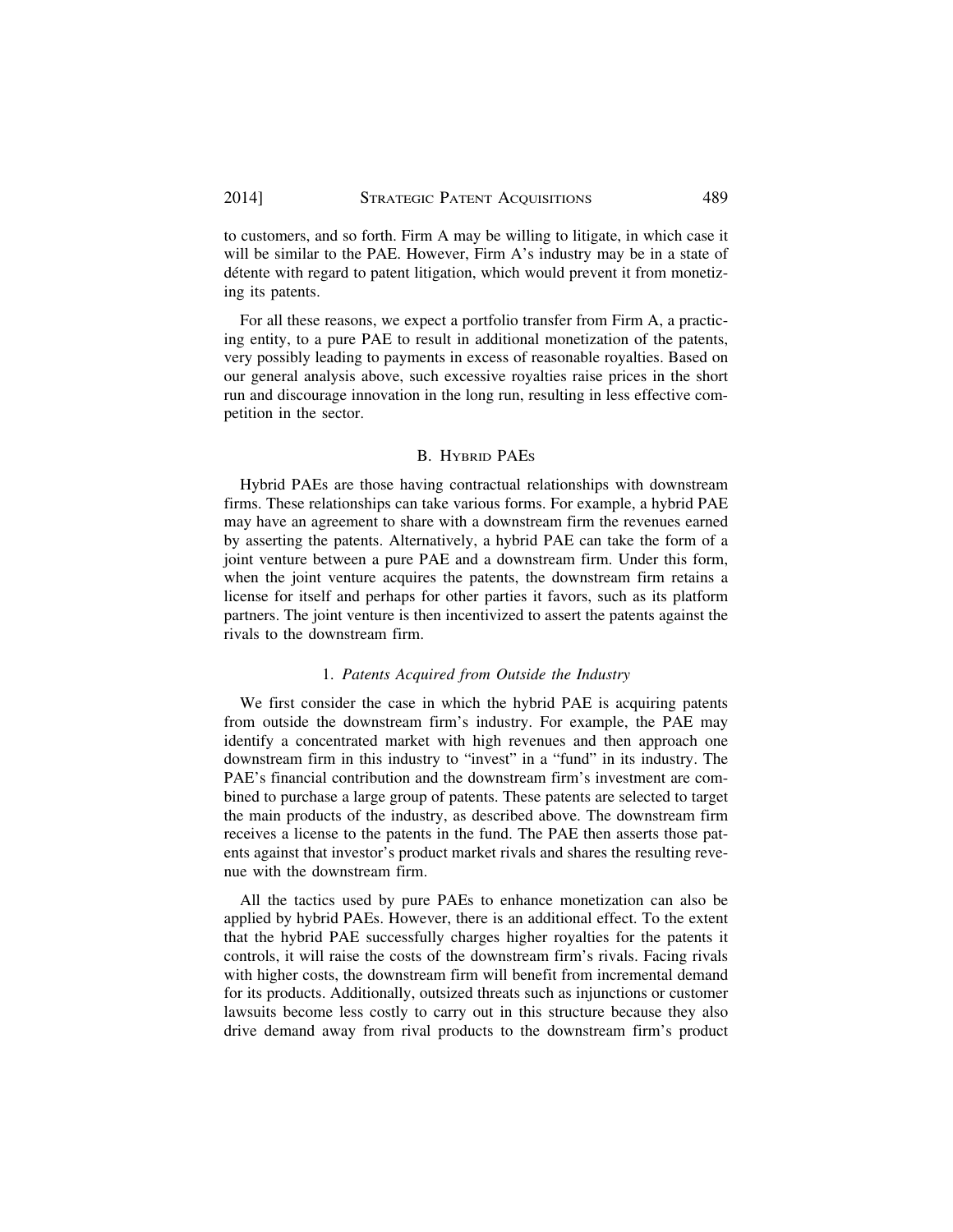where the downstream firm earns a margin. The PAE and the downstream firm may structure the investor's payment as a lump sum and its rivals' payments as per-unit royalties to ensure that rivals have higher marginal costs than the investor. This structural asymmetry will increase the likelihood that rivals raise their price to consumers, increasing diversion to the downstream firm. The additional profits from such diversion can be shared between the PAE and the downstream firm.

This analysis suggests that strategic patent acquisitions of outside patents by hybrid PAEs can be more harmful to consumers than acquisitions of the same patents by pure PAEs. Put simply, the hybrid PAE has a greater incentive to raise the costs of target firms than does the pure PAE. However, unlike the pure PAE case, there is one downstream firm, namely the one participating in the hybrid PAE, that does not face any running royalties.

Notice that "investing" in this context may not be as voluntary for downstream firm as it sounds. If the downstream firm understands the PAE's strategy, it may conclude that if it refuses to invest the PAE will just turn to one of its product market rivals, leaving the downstream firm on the receiving end of the PAE's licensing demands. In this fashion, the PAE can fabricate a prisoners' dilemma between downstream firms, leaving them all worse off.

#### 2. *Patents Acquired from a Downstream Firm*

We now consider the case in which the hybrid PAE acquires patents from one downstream firm in order to assert them against that downstream firm's rivals. This can occur, for example, if a downstream firm with a strong patent portfolio, seeing its sales decline, decides to capture value by teaming up with a PAE to assert its patents against other downstream firms. While the competitive effects in this scenario are similar to those above, there may be no asset sale. Rather, the downstream firm may seek expertise in monetizing its portfolio by contracting for services with the PAE or creating a joint venture with a PAE.

Again, we should ask how the hybrid PAE can monetize the patents more effectively than the downstream firm could on its own. After all, the downstream firm might hire a professional management team to handle its licensing. We can infer from the creation of the hybrid PAE that enlisting the help of the PAE enhances monetization. We are again concerned with harm that arises from outsized threats that result in higher royalties than the downstream firm would achieve on its own. For reasons given above, the hybrid PAE may well have greater ability to direct outsized threats at product market rivals, especially if the downstream firm can impede retaliation by keeping its role secret from the target firms.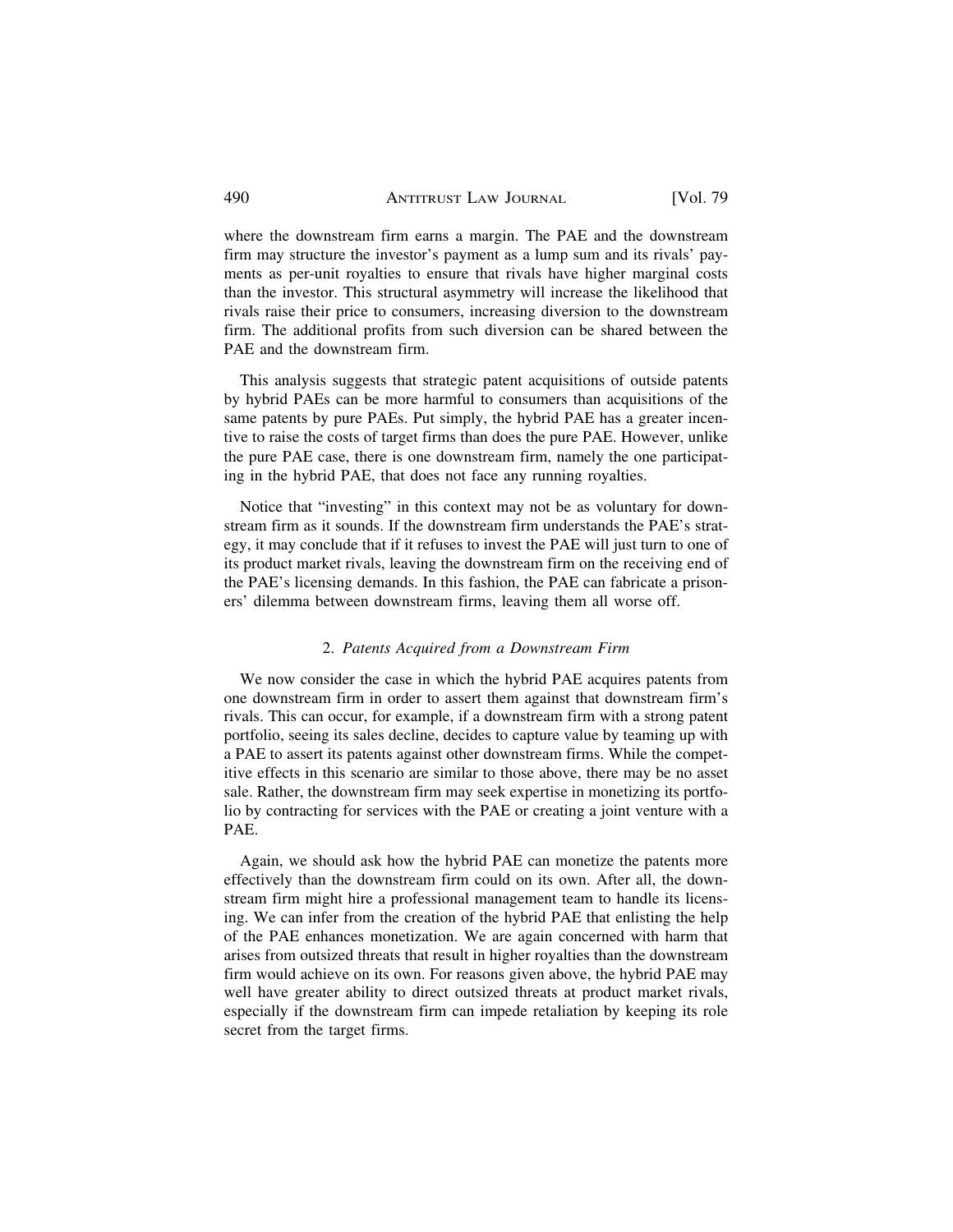Here, too, the PAE may profit at the expense of downstream firms and consumers by creating a prisoners' dilemma between two or more downstream firms. A PAE may do this by identifying an industry with strong patent portfolios and successful products but no licensing revenue. Suppose the lack of revenue is due to a history of d´etente in the industry. The major firms understand that each has a strong portfolio and if one firm initiates patent litigation the others will retaliate. The PAE may approach each firm, offering to team up to attack that firm's rivals, warning that it will be picking one downstream firm as its partner and the downstream firm being approached is better off as a partner in a hybrid PAE than as a target.

It is also interesting to consider the case where another downstream firm with its own patent portfolio responds by forming its own hybrid PAE. The net effect is that both downstream firms must pay higher royalties, some of which go to the two PAEs. Consumers are worse off. This example highlights the important role of secrecy in some PAE strategies. The original firm that joins with the PAE may want to keep its relationship confidential in order not to induce its rival to do the same.

Another fact pattern arises when *two* downstream firms combine their patents in a joint venture with a PAE who is incentivized to raise their rivals' costs. In this instance it is important to understand whether the combination of the two portfolios increases the joint venture's ability to credibly impose outsized threats on potential licensees. To the extent that each downstream firm could carry out the strategy on their own, the combination of their portfolios may eliminate a stacking problem, while at the same time allowing the PAE to charge supracompetitive royalties. To the extent that each of the two portfolios is weak, but the combined portfolio is strong enough to be credibly asserted, the combination permits credible outsized threats that were not credible beforehand.

# C. DOWNSTREAM FIRMS

The final case we consider is where a downstream firm purchases patents relevant to its industry from a party that does not compete in the downstream market. The acquiring firm thus obtains an input that its downstream rivals need. This fact pattern shares much with vertical mergers, which have been much studied in antitrust economics. Vertical mergers can harm competition if the acquiring firm has the ability and incentive to raise the costs of its downstream rivals.53 Even if raising the price of the input is not profitable considering the input market alone, doing so may still be worthwhile if it

<sup>53</sup> *See generally* Patrick Rey & Jean Tirole, *A Primer on Foreclosure*, *in* 3 HANDBOOK OF INDUSTRIAL ORGANIZATION 2145, 2155–82 (Mark Armstrong & Robert Porter eds., 2007).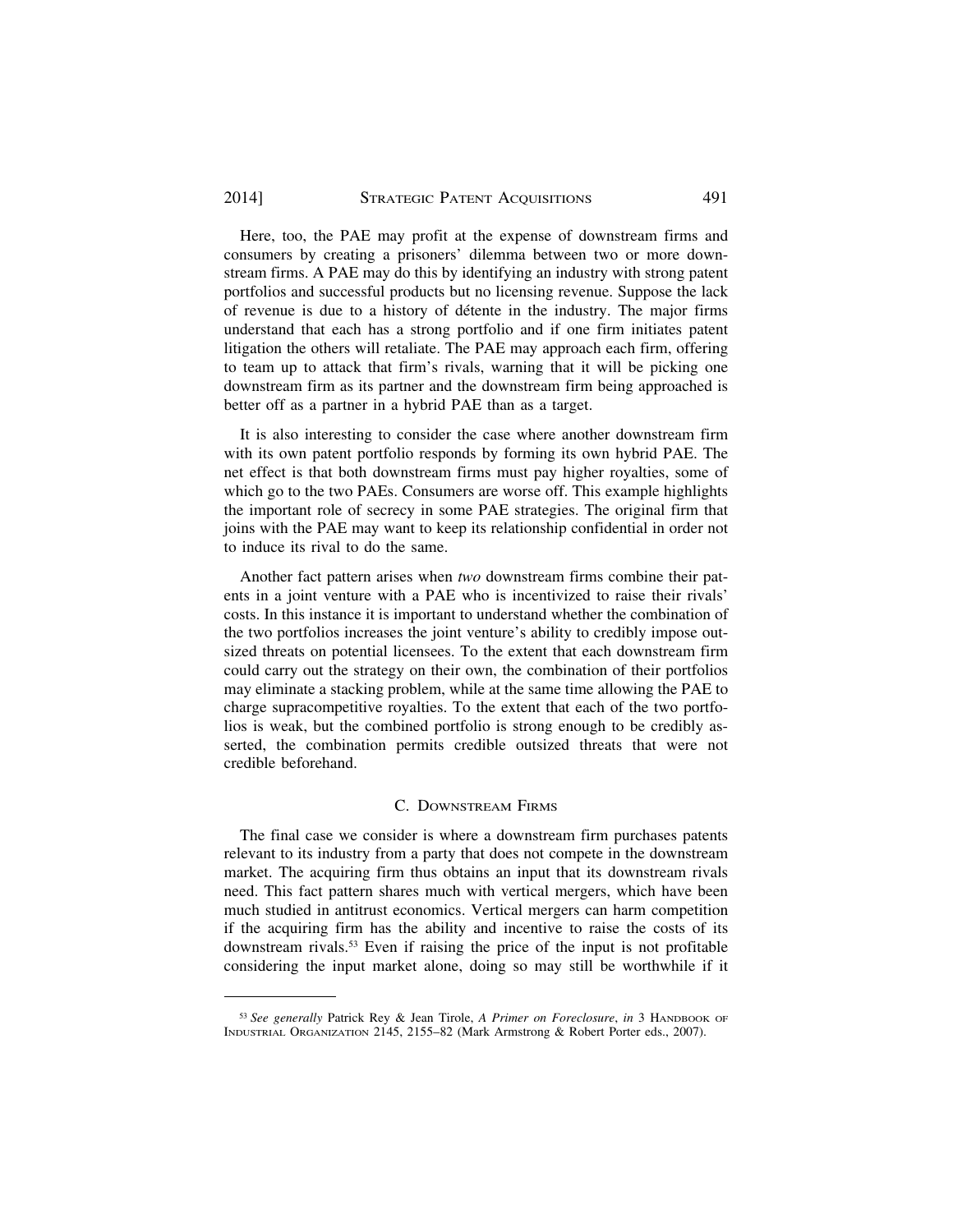allows the acquiring firm to earn higher profits downstream based on its cost advantage there.<sup>54</sup>

The antitrust analysis of strategic patent acquisitions by downstream firms became particularly relevant with several large transactions reviewed by the DOJ in 2011 and 2012. Novell and Nortel both entered bankruptcy and auctioned off their patent portfolios. The first auction was for the Novell patents, which were purchased by a consortium of Apple, Oracle, and EMC in early 2011. Many of those patents had been committed royalty-free to the Open Invention Network (OIN) and were part of the Linux core of the Android operating system. An open question was whether Novell's commitments to OIN would survive the sale of the patents to Apple.

The Nortel portfolio consisted of 6000 largely telecommunications patents, including many SEPs encumbered by FRAND commitments. The Nortel portfolio sold in June 2011 for far more than had been expected, to a consortium consisting of Apple, RIM, Microsoft, and others. Google had placed a stalking horse bid for this portfolio but failed to acquire it as the sale price rose to \$4.5 billion. Again, an open question was how the FRAND commitment on the SEPs would be interpreted by a new owner, perhaps one engaged in significant product market competition against licensees. The Nortel transaction was a powerful indication of the value the participants in the "platform wars" placed on patents as strategic assets.55 After these two losses, in August 2011 Google offered to buy the Motorola business and its patent portfolio for \$12.5 billion. The Motorola portfolio contained over 17,000 patents, including many SEPs.

During the DOJ investigations, Microsoft issued a public statement pledging that "Microsoft will not seek an injunction or exclusion order against any firm on the basis of those [standard] essential patents."56 Apple wrote a letter to the European Telecommunications Standards Institute (ETSI) stating that: "Seeking an injunction would be a violation of the party's commitment to FRAND licensing."<sup>57</sup> Google also issued a letter describing the conditions under which it would seek injunctive relief.<sup>58</sup> That letter is more difficult to

<sup>54</sup> *Id.* at 2155.

<sup>55</sup> *See, e.g*., Charles Arthur et al., *Nortel Patents Sold for \$4.5bn*, GUARDIAN (July 1, 2011), www.guardian.co.uk/technology/2011/jul/01/nortel-patents-sold-apple-sony-microsoft (stating Google would have used the portfolio to protect its Android operating system and that the value of the transaction was "unprecedented").

<sup>56</sup> *Microsoft's Support for Industry Standards*, MICROSOFT (Feb. 8, 2012), www.microsoft. com/en-us/legal/intellectualproperty/IPLicensing/ip2.aspx.

<sup>57</sup> Apple's letter is quoted in the DOJ closing statement. *Statement of the Antitrust Division*, *supra* note 38, at 5.

<sup>58</sup> Letter from Allen Lo, Deputy Gen. Counsel, Google, to Gordon Day, President, Inst. of Elec. & Elec. Eng'rs (Feb. 8, 2012), *available at* www.google.com/press/motorola/pdf/sso-letter. pdf.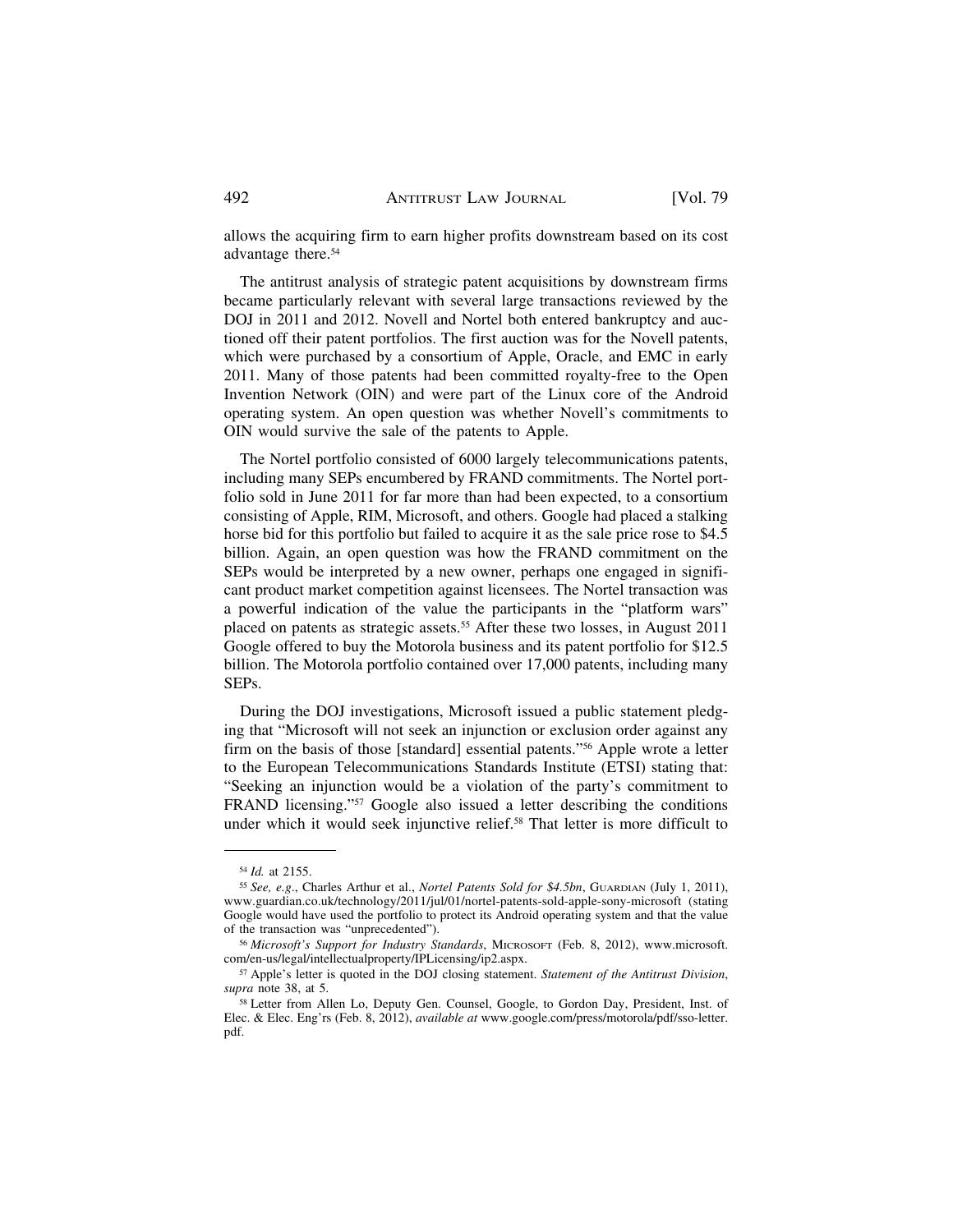understand, but a reasonable interpretation is that Google will not seek an injunction against any willing licensee. The January 2013 consent decree between Google and the FTC strengthens Google's commitment.59 The DOJ allowed all three transactions to close without conditions on February 13, 2012.60

In this analysis, it is important that the downstream firm's rivals may be infringing, so that they need to license the patents. It is not critical that the downstream firm itself practice the patents. An example that illustrates this point is when the buyer already has a license to the patents, so that there are no efficiencies from the acquisition, but there are greater incentives to assert the patents against its rivals.

An interesting real-world example is Google's purchase of the Motorola Mobility patent portfolio. Motorola was already asserting its patents vigorously. However, it presumably was maximizing licensing revenues and did not have a preference as to which mobile platform paid those revenues. Once acquired by Google, however, Google would have more interest in extracting royalties from its market competitors, such as Apple, Microsoft, and RIM, rather than firms using its Android system. Moreover, Google would not have the same disincentive to carry out an injunction or exclusion order as would Motorola. For Motorola, an exclusion order reduces sales of infringing products and therefore ultimate royalties, causing Motorola to earn lower profits. However, exclusion of a device made by Apple or Microsoft would likely increase Android sales as consumers turn to substitute products in the absence of their first choice device. While licensing revenues would be lost, gross margin and advertising profits on the sales of Android devices would be gained. Under this reasoning, the sale of the patent to a downstream firm creates additional incentive to engage in outsized threats and charge supracompetitive royalties.

#### VI. CONCLUSION

In this article we have explained how patent portfolio acquisitions can harm consumers and discourage innovation. The market for ideas functions well when valuable innovations are licensed at competitive royalty rates, thereby enabling firms to create products consumers desire while stimulating innovation.

<sup>59</sup> *In re* Motorola Mobility, LLC, & Google Inc., FTC File No. 121-0120 (Jan. 3, 2013), *available at* www.ftc.gov/os/caselist/1210120/130103googlemotorolado.pdf (agreeing, among other things, to give potential licensees at least six months before filing an injunction against them).

<sup>60</sup> Statement of the Antitrust Division, *supra* note 38.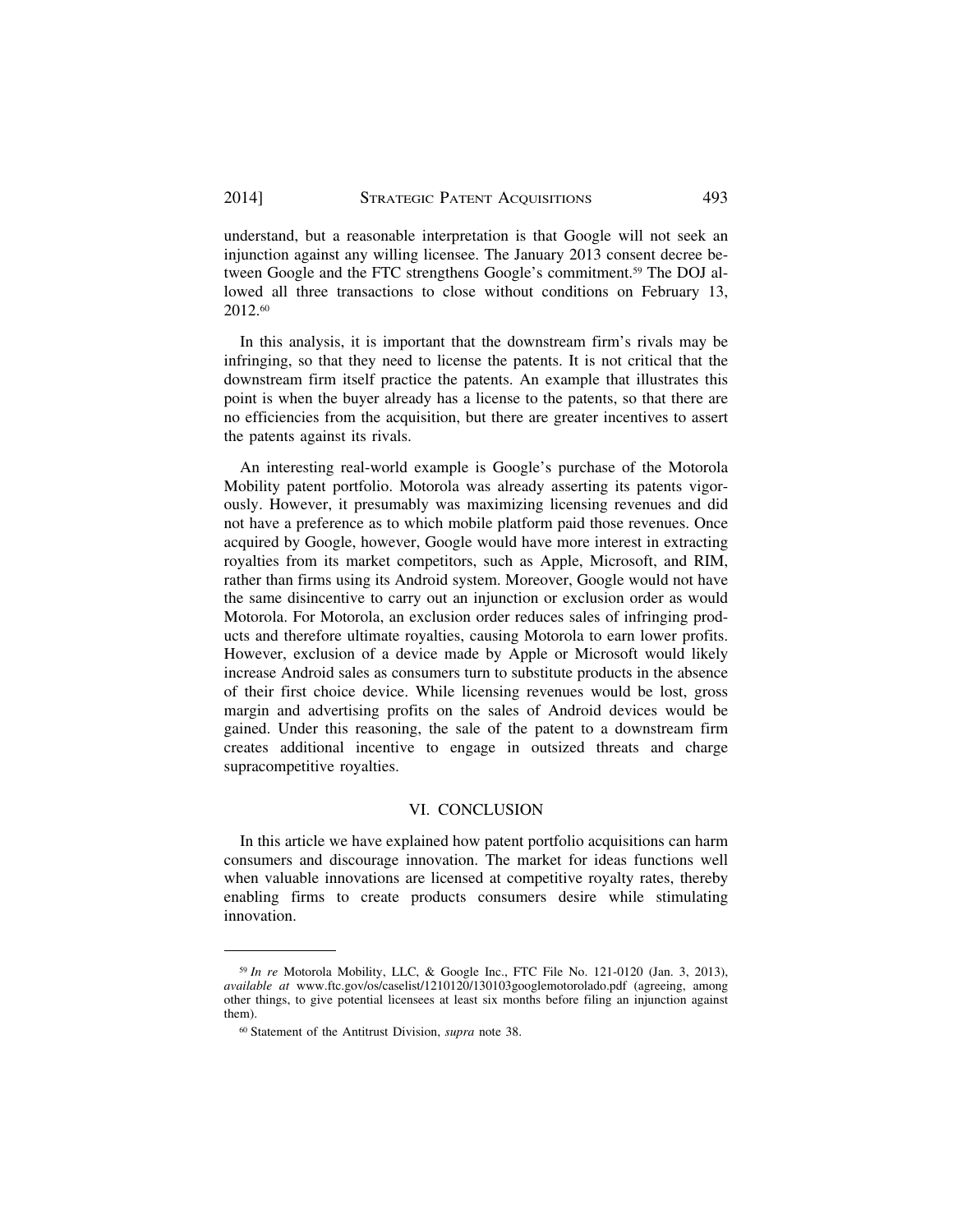We have identified a number of fact patterns under which a strategic patent acquisition allows the entity acquiring the patents to impose costs on downstream firms based on outsized patent assertion threats. PAEs are especially skilled at the tactics behind such assertion threats. Credible outsized threats act like a "tax" on downstream firms, raising prices, distorting innovation markets, and harming competition, contrary to the goals of our antitrust laws.

The harm caused by PAEs could, in theory, be offset by increased incentives for innovation based on money collected by PAEs and returned to innovators. The critical elements of the environment required for this to occur are set out in our model. Patent monetization harms consumers and decreases social welfare if the asserted patents do not create substantial value for the target products or consumers and if the original innovator does not receive a significant fraction of costs imposed by the PAE on its targets. The empirical evidence strongly supports these assumptions, indicating that additional patent monetization by PAEs is problematic from a public policy perspective. Further reform of the patent system could go a long way to rein in behavior by patent holders that stifles rather than promotes innovation.

We have focused on harms arising from a change of ownership of one or more patents.61 The specific facts concerning the transaction will be important in determining the presence and extent of these harms. We have shown how the effects of a strategic patent acquisition are affected by the market positions of the selling and buying parties, by the patent portfolio itself, and by the acquiring party's assertion tactics. For example, if the initial owner of the patents has not been asserting them, but the new owner will use them to make an outsized threat, the impact on consumers of that change in assertion strategy can be analyzed.

We have paid special attention to patent acquisitions by PAEs. We emphasize the distinction between pure and hybrid PAEs. Pure PAEs are neutral with respect to the downstream firms. This is not true of either the hybrid PAE or a downstream firm acquiring patents. Patent acquisitions by hybrid PAEs and downstream firms are more likely to raise antitrust issues than are patent acquisitions by pure PAEs.

We consider the hybrid PAE model to be the most troubling. We have in mind a hybrid PAE that is using outsized threats to obtain payments in excess of reasonable royalties, while working with a practicing entity that has its own incentive to raise its rivals' costs. The costs imposed by PAEs on downstream firms are particularly harmful to consumers when these costs discourage or distort innovation, e.g., by keeping off the market products that would other-

<sup>&</sup>lt;sup>61</sup> As noted above, we use the term "ownership" to refer to any party with a financial interest in the revenue generated by the patent.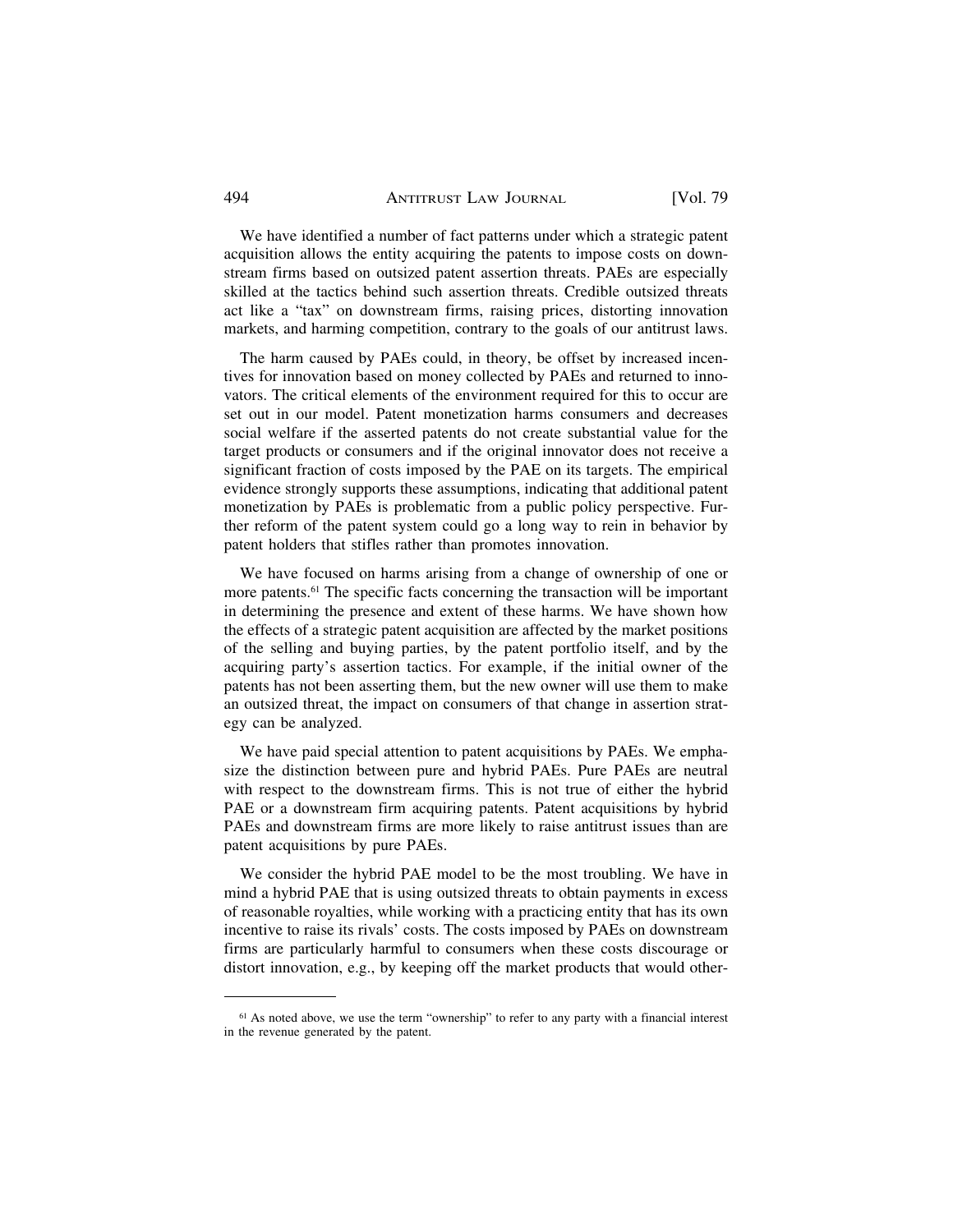wise have been introduced or by causing a whole industry to pick an inferior technology.

The PAE business model is not going away any time soon. To the contrary, the empirical evidence summarized above shows that the role played by PAEs in patent litigation has grown in recent years. Fully addressing the harms to consumers and innovation caused by the PAE business model will require a variety of public policy responses, including patent reform and antitrust enforcement.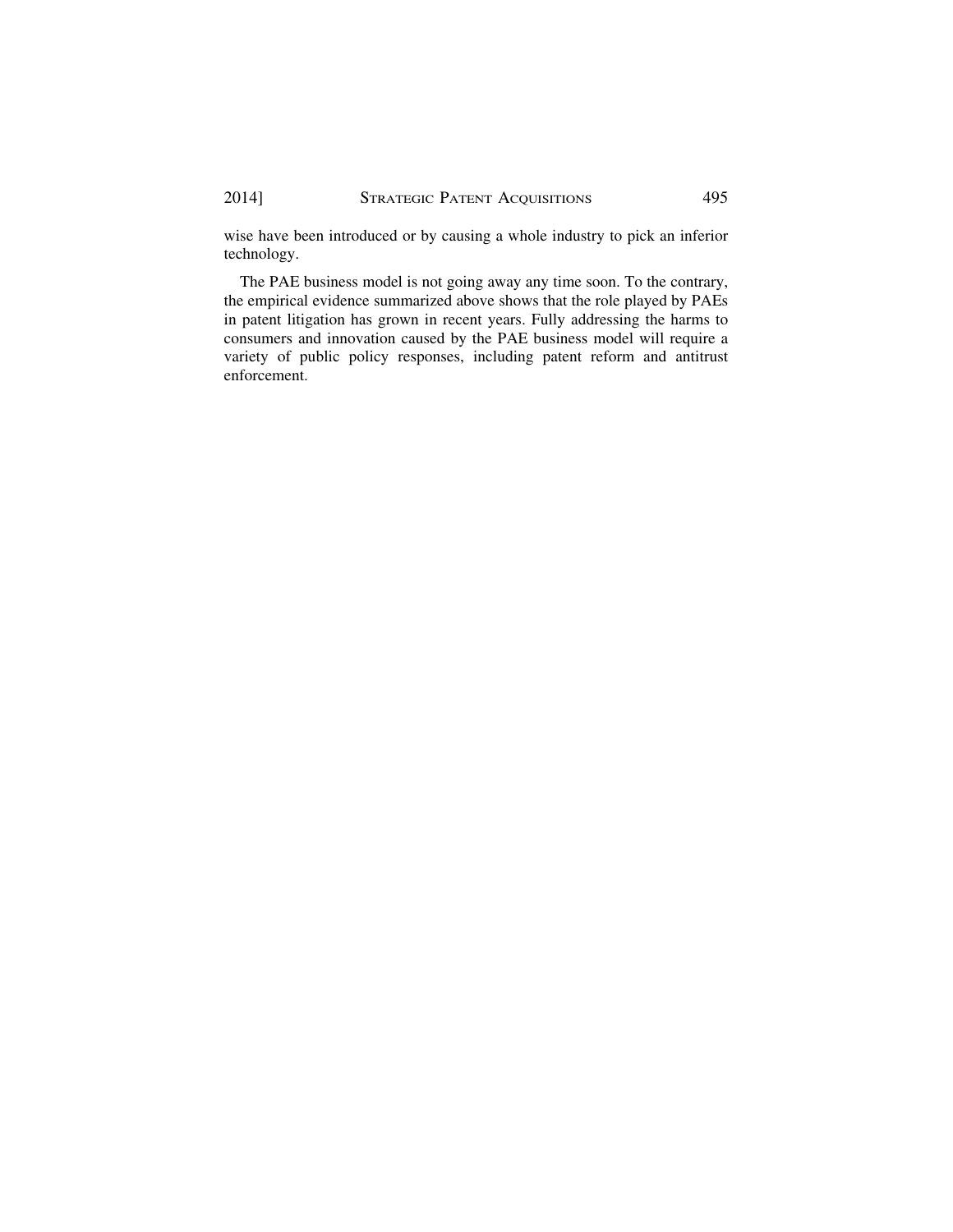# APPENDIX

# ECONOMIC MODEL OF PATENT MONETIZATION

We present here a model showing the economic effects of more effective monetization by PAEs. This model is designed to illuminate the fundamental economic forces at work and is necessarily simplified to serve that purpose.

There are two firms in the model, the original patentee, *P*, and a manufacturer, *M,* as well as consumers. The original patentee is the firm that originally conducted the R&D leading to the patents in question, not the PAE that later acquires those patents. The patentee chooses an investment level, *x*, and the manufacturer chooses an investment level *y*. Both firms' investments are directed at developing new technology, obtaining patents, and/or developing and marketing products. We assume that each firm chooses its investment level to maximize its profits.

The patentee's expected operating profits from investing *x* are denoted by  $P(x)$ . These are measured gross of the patentee's investment level. The manufacturer's (expected) operating profits from investing *y* are denoted by *V*(*x*,*y*). These profits are measured gross of the manufacturer's investment level. Neither firm's operating profits account for any royalties *M* may be required to pay to *P*. We assume that greater investment by *P* may lead to the creation of technology that is valuable to *M*, so  $V_x(x, y) \ge 0$ . Consumer surplus is denoted by  $S(x, y)$ ; we assume that greater investment by *P* may benefit consumers, so  $S_r(x,y) \geq 0$ .

Without patent protection, the payoffs to the two firms would simply be  $P(x) - x$  and  $V(x, y) - y$  if their investment levels are *x* and *y*. Lacking any patent protection, there would be under-investment by the patentee (in comparison with the welfare optimum) if the patentee's R&D investments generate positive spillovers for consumers or for the manufacturer. However, this does not necessarily imply that increased monetization raises total welfare.

We now introduce patent protection and monetization. Suppose that *P* is able to obtain patents and assert those patents against *M*, imposing costs on *M* equal to a fraction  $\theta$  of *M*'s operating profits, namely  $\theta V(x,y)$ . However, *P* does not receive this entire amount; a share  $\alpha$  of these costs instead is consumed by transaction costs.<sup>62</sup> We are interested in situations where the patents

<sup>62</sup> We assume that these transaction costs involve the use of valuable resources and thus count as social deadweight loss. They are a drain on patent holders, manufacturers, and consumers. The larger is  $\alpha$ , i.e., the leakier is the PAE bucket, the lower is social welfare. However, our main goal here is not to look at changes in  $\alpha$ , but to examine the effects of a larger  $\theta$ , i.e., enhanced monetization. Our model shows how  $\alpha$  and  $\theta$  interact; enhanced monetization is more likely to reduce welfare the leakier is the PAE bucket.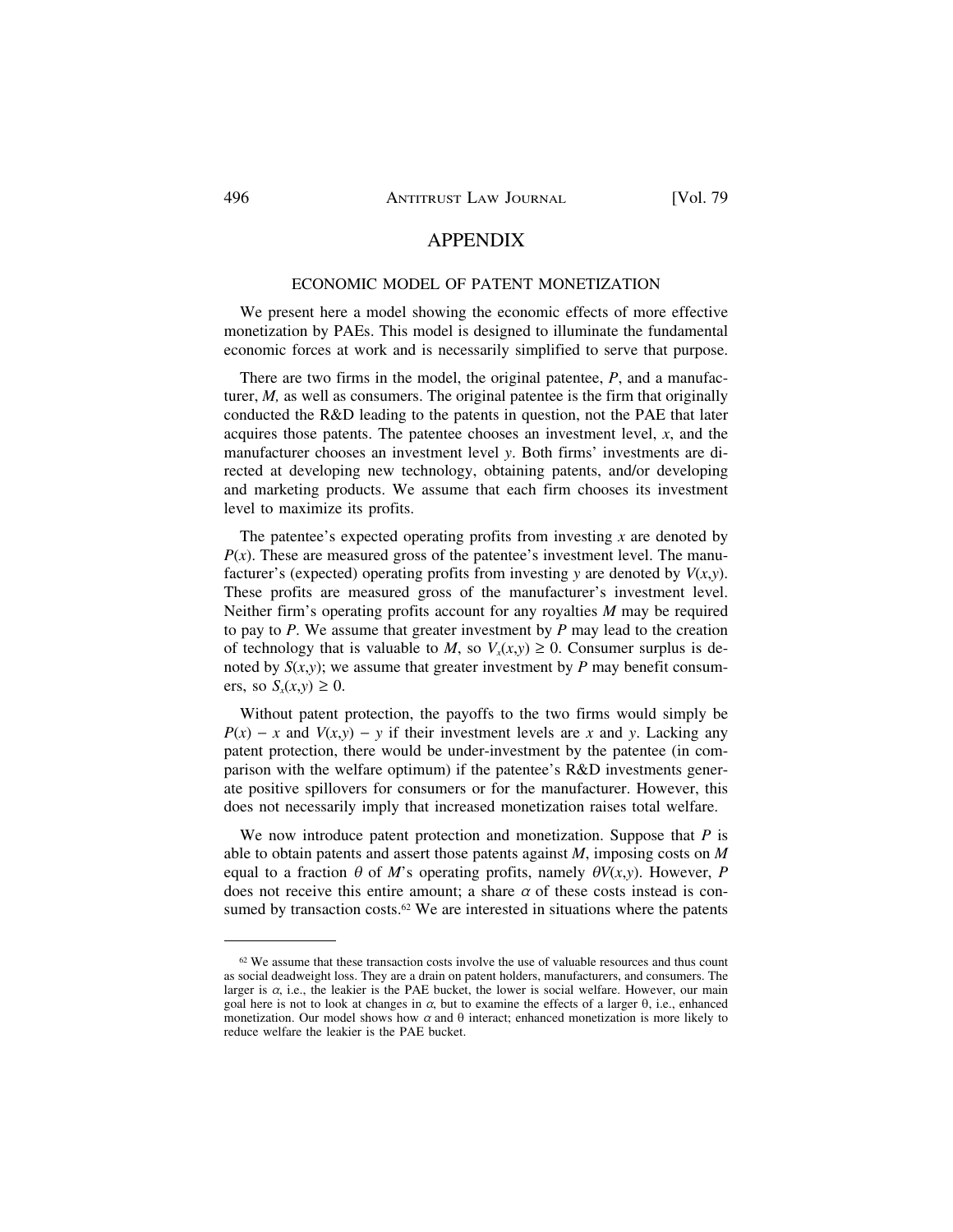are sold to a PAE that asserts them against the manufacturer. In this context, the parameter  $\alpha$  measures how leaky is the bucket associated with PAE enforcement activities. However, the analysis here applies more generally to patent assertion activities.

The total payoff to the patentee is now  $\pi^P(x, y) \equiv P(x) - x + (1 - \alpha)\theta V(x, y)$ . The first-order condition for *x* is given by  $\pi_x^P(x, y) = 0$ . The total payoff to the manufacturer is now  $\pi^{M}(x,y) \equiv (1 - \theta)V(x,y) - y$ . The first-order condition for *y* is given by  $\pi_y^M(x, y) = 0$ . Together, these two first-order conditions determine *x* and *y* given the parameter  $\theta$ . We know that increased monetization raises *P*'s investment level and lowers *M*'s investment level.

Total welfare is the sum of the two firms' profits plus consumer surplus.

$$
W = \pi^P(x, y) + \pi^M(x, y) + S(x, y).
$$

We are interested in the welfare effects of enhanced monetization by PAEs. This is captured by an increase in the parameter  $\theta$ . Totally differentiating *W* with respect to  $\theta$ , and applying the envelope theorem associated with the firstorder conditions for *x* and *y*,  $\pi_x^P(x,y) = 0$  and  $\pi_y^M(x,y) = 0$ , gives

$$
\frac{dW}{d\theta} = \frac{\partial W}{\partial \theta} + [\pi_x^M + S_x] \frac{dx}{d\theta} + [\pi_y^P + S_y] \frac{dy}{d\theta}.
$$

The direct effect on *W* of increasing  $\theta$  is to increase transaction costs:  $\partial W$  /  $\partial \theta = -\alpha V$ . The impact on *M* of greater investment by *P* is given by  $\pi^M$  =  $(1 - \theta)V_x$ . The impact on *P* of greater investment by *M* is given by  $\pi_y^P = (1 - \alpha)\theta V_y$ . Making these substitutions, we get

$$
\frac{dW}{d\theta} = -\alpha V + [(1-\theta)V_x + S_x] \frac{dx}{d\theta} + [(1-\alpha)\theta V_y + S_y] \frac{dy}{d\theta}.
$$

Therefore, increased monetization reduces welfare if and only if

$$
[(1-\theta)V_x + S_x] \frac{dx}{d\theta} < \alpha V + [(1-\alpha)\theta V_y + S_y] \frac{dy}{d\theta}.
$$

We can express the two investment levels in terms of the shares of the manufacturer's operating profits that each firm receives. The patentee receives a share  $\sigma^P \equiv (1 - \alpha)\theta$  of those profits. Using  $d\sigma^P$  /  $d\theta = (1 - \alpha)$ , we have  $dx / d\theta = (dx / d\sigma^P)(d\sigma^P / d\theta) = (dx / \sigma^P)(1 - \alpha)$ . Likewise, the manufacturer receives a share  $\sigma^M \equiv (1 - \theta)$ , so we have *dy* / *d* $\theta = -dy$  / *d* $\sigma^M$ . Rewriting the key welfare condition, increased monetization reduces welfare if and only if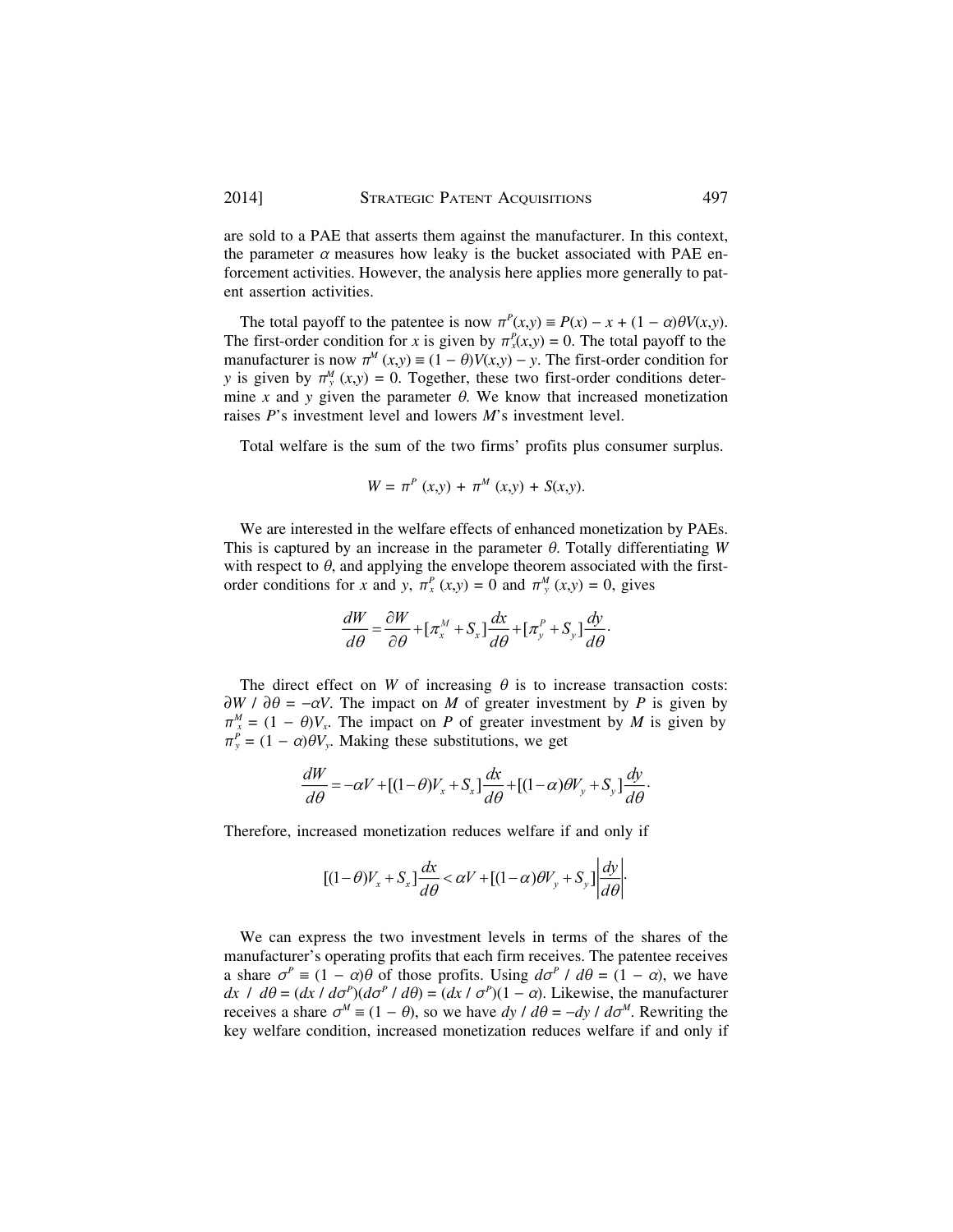498 **ANTITRUST LAW JOURNAL** [Vol. 79

$$
[(1-\theta)V_x+S_x]\frac{dx}{d\sigma^P}(1-\alpha)<\alpha V+[(1-\alpha)\theta V_y+S_y]\frac{dy}{d\sigma^M}.
$$

We next convert this expression into elasticities, dividing and multiplying by *V, S, x,* and *y* as needed, to get

$$
[(1-\theta)\varepsilon_{Vx}+\varepsilon_{Sx}\frac{S}{V}]\frac{dx/x}{d\sigma^P}(1-\alpha)<\alpha+[(1-\alpha)\theta\varepsilon_{Vy}+\varepsilon_{Sy}\frac{S}{V}]\frac{dy/y}{d\sigma^M}.
$$

Here  $\varepsilon_{Vx}$  is the elasticity of *V* with respect to *x*, and likewise for the other  $\varepsilon$ terms. Note that all variables in this expression are unit-free.

This expression may appear a bit daunting, but it has a natural interpretation. The bracketed term on the left-hand side measures the positive spillovers to the manufacturer and consumers, respectively, associated with greater investment by the patentee. Increased monetization generates more spillovers to the extent that investment by  $P$  goes up when  $P$  gets a larger share of  $M$ 's profits, which is captured by the remaining two terms. The impact on investment by the patentee is measured in unit-free terms, i.e., the proportional change in investment, *dx* / *x*, and how it changes with the share captured by the patentee. The consumer surplus term is weighted by *S* / *V* to capture the relative importance of proportionate increases in consumer surplus in comparison with profits. With a very leaky bucket,  $\alpha$  is close to unity and the lefthand side must be small.

Turning to the right-hand side, the first term reflects the added transaction costs resulting from an increase in monetization, including legal costs and the opportunity cost of executive time spent defending patent litigation. The second term captures the adverse impact on welfare as investment by *M* is discouraged. The bracketed term measures the spillovers associated with that investment, to the patentee and to consumers. The final term measures the extent that investment by *M* goes down when *M* keeps a smaller share of its operating profits.

We can simplify this expression considerably by setting  $\theta = 0$ . Setting  $\theta = 0$ raises the left-hand side of the inequality and lowers the right-hand side, making it harder for the inequality to be satisfied. So, *increased monetization reduces welfare if*

$$
[\varepsilon_{Vx}+\varepsilon_{Sx}\frac{S}{V}]\frac{dx/x}{d\sigma^P}(1-\alpha)<\alpha+[\varepsilon_{Sy}\frac{S}{V}]\frac{dy/y}{d\sigma^M}.
$$

To match the bullet points in the text, we re-order the terms on each side to read: